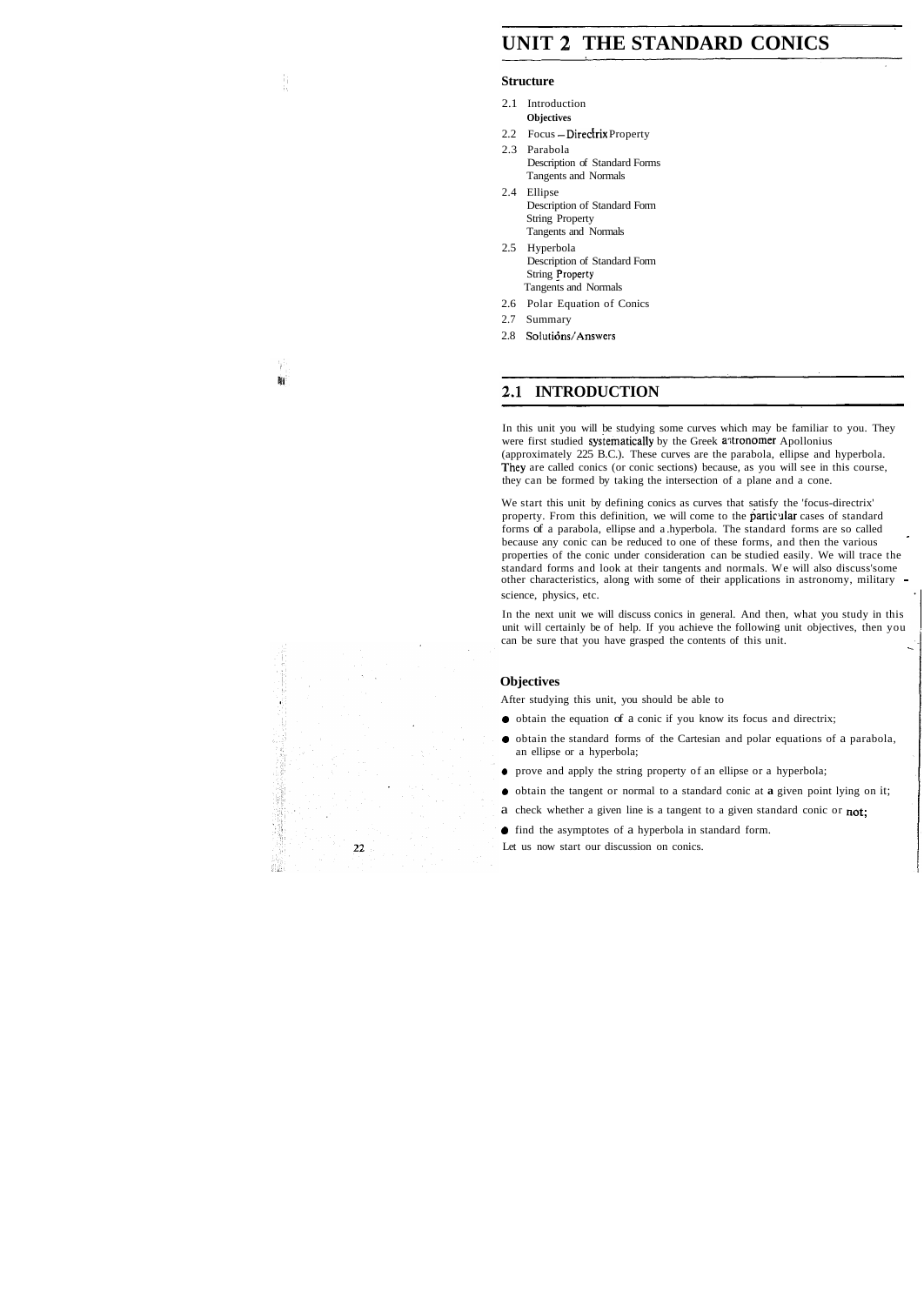. **The Standard Conics** 

## **FOCUS-DIRECTRIX PROPERTY**

Suppose you toss a ball to your friend. What path will the ball trace? It will be similar to the curve in Fig. 1, which is a parabola. With this section, we begin to take a close look at curves like a parabola, an ellipse or a hyperbola. Such curves are called conic sections, or conics. These curves satisfy a geometric property, which other curve satisfies. We treat this property as the definition of a conic section.

The fixed point **'F** is called a focus of the conic. The. line L is known as a directrix of the conic. The number e is called the **eccentricity** of the conic.

Since there are infinitely many lines and points in a plane, you may think that there are infinitely many types of conics. This is not so. In :he rest of this block we will list the types of conics that there are and discuss them in detail. As a first step in this direction, let us see what the definition means in algebraic terms.

Definition: A conic section, or a conic, is the set of all those points in twodimensional space for which the distance from a fixed point  $F$  is a constant (say, e) times the distance from a fixed straight line L (see Fig. 2).

We will **obtain** the equation of a conic section in the Cartesian coordinate system. Let  $F(a,b)$  be a focus of the conic, and  $px+qy+r = 0$  be the directrix L (see Fig. 2). Let e be the eccentricity of the conic. Then a point  $P(x,y)$  lies on the conic iff

For example, the equation of the conic with eccentricity. l/2, a foqus at (1, 1) and a directrix  $x + y = 1$  is

- a) eccentridity 1, (2, 0) as its focus and  $x = y$  as its directrix,
- b) eccentricity  $1/2$ ,  $2x+y = 1$  as its directrix and (0, 1) as its focus. (Note that in this case the focus lies on the directrix).

In El you have seen the two different possibilities that the focus may or may not lie on the directrix. Let us first consider the case when the focus does not lie on the directrix. In this case the conics we get are called non-degenerate conics. There are three types of such conics, depending on whether  $e \le 1$ ,  $e = 1$  or  $e > 1$ .



**Fig. 2: The set of all points P,**  where  $PF = ePM$  is a conic.

23

When  $e < 1$ , the conic is an ellipse; when  $e = 1$ , we get a parabola; and when  $e > 1$ , we get a hyperbola. We shall discuss each of these conics in detail in the following sections.

conic iff  
\n
$$
\sqrt{(x-a)^2 + (y-b)^2} = e \left( \frac{px + 4y + r}{\sqrt{p^2 + q^2}} \right), \text{ by Formulae (1) and (10) of Unit 1.}
$$

 $\Rightarrow$  {(x - a)<sup>2</sup> + (y - b)<sup>2</sup>} (p<sup>2</sup> + q<sup>2</sup>) = e<sup>2</sup>(px + qy + r)<sup>2</sup> ...(1)

Thus, (1) is the equation of the conic with a focus at (a, b), a directrix  $px + qy$  $\mathbf{r} = \mathbf{0}$  and eccentricity e.

a directrix 
$$
\mathbf{X} + \mathbf{y} = 1
$$
 is  
 $(x - 1)^2 + (y - 1)^2 = \frac{1}{4} \cdot \frac{(x + y - 1)^2}{2}$ 

Why **don't** you try an exercise now?

El) Find the equation of the conic section with

**Fig. 1: The ball, when thrown, traces a parabola.** 

Let us start with the non-degenerate conics with eccentricity 1.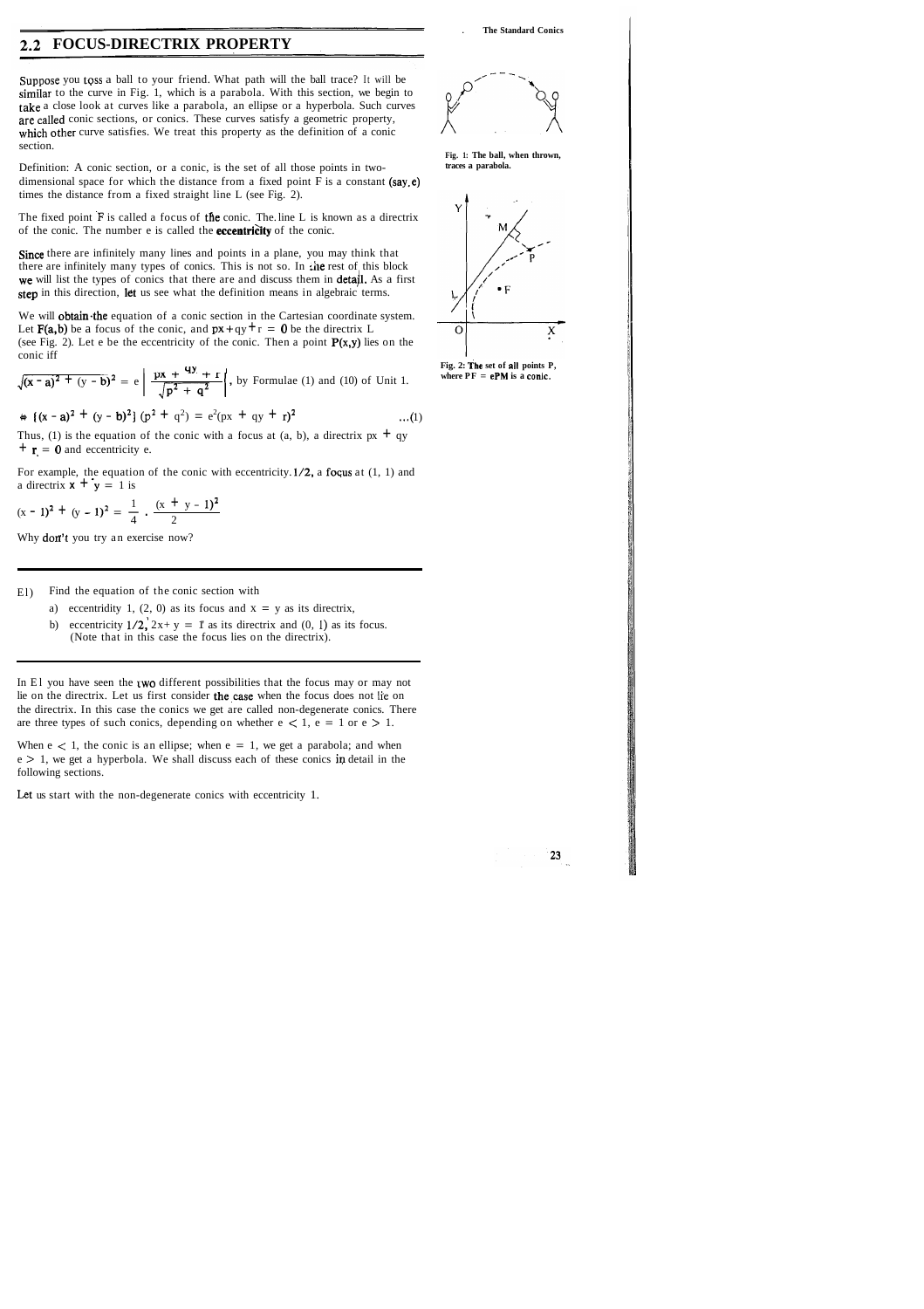#### **Conics**

-- - -

### **2.3 PARABOLA** -

In this section we will discuss the equation and properties of a parabola. Let us first define a parabola.

Definition: A **parabola** is the set of all those points in two-dimensional space that are equidistant from a line L, and a point F not on L. L is its directrix and **F** is its focus.

then we are shifting the origin to  $(-a, 0)$ . From Sec. 1.4.1 you know that the new coordinates **x'** and y' are given by

Let us use (I) to obtain the equation of a parabola. To start with let us assume F is (0, 0) and L is the straight line  $x + c = 0$ , where  $c > 0$ . (Thus, L is parallel to the y-axis and lies to the left of F.) Then, using (I), we see that the equation of the parabola is

$$
x^{2} + y^{2} = (x + c)^{2}
$$
, that is,  
\n
$$
y^{2} = c(2x + c).
$$
...(2)  
\nNow, to simplify the equation let us shift the origin to  $\left(-\frac{c}{2}, 0\right)$ . If we put  $\frac{c}{2} = a$ ,

$$
x = x' - a \text{ and } y = y^1
$$

Thus, (2) becomes

 $y'^2 = 4ax'$ .

This parabola has a focus at (a, 0) (in the  $X'Y'$ -system) and the equation of the **i, #I** directrix is

I

$$
x' + a = 0.
$$

So, what we have found is that the equation

 $y^2 = 4ax$  $...(3)$ 

represents a parabola with  $x + a = 0$  as its directrix and  $(a, 0)$  as its focus.

Next, we find that for the points  $(x, y)$  of the parabola,  $x \ge 0$ , since  $y^2 \ge 0$ . Thus, the curve lies in the first and fourth quadrants.

This is one of the standard forms of the equation of a parabola. There are three other standard forms of the equation of a parabola. They are

| $x^2 = 4ay$ ,      | $\dots(4)$ |
|--------------------|------------|
| $y^2 = -4ax$ , and | $\dots(5)$ |
| $x^2 = -4ay$ ,     | (6)        |

where  $a > 0$ .

These equations are called standard forms because, as you will see in Unit **3,** we can transform the equation of any parabola into one of these forms. The transformations that we use are the rigid body motions given in Sec. 1.4. So they do not affect the geometric properties of the curve that is being transformed. And, as you will see in the following sub-sections, the geometry of the standard forms are very easy to study. So, once we have the equation of a parabola, we transform it to a standard form and study its properties. And these properties  $\ddot{v}$ ,  $\ddot{v}$  be the . same as the properties of the parabola we started with.

Now let us see what the standard forms look like.

#### **2.3.1 Description of Standard Forms** .

Let us now see what a parabola looks like. We start with tracing (3). For this, let us see what information we can get from the equation. Firstly, the curve intersects each of the axes in (0, 0) only.

Further, as x increases, y also increases in magnitude.

And finally, the parabola (3) is symmetric about the x-axis, but not about the

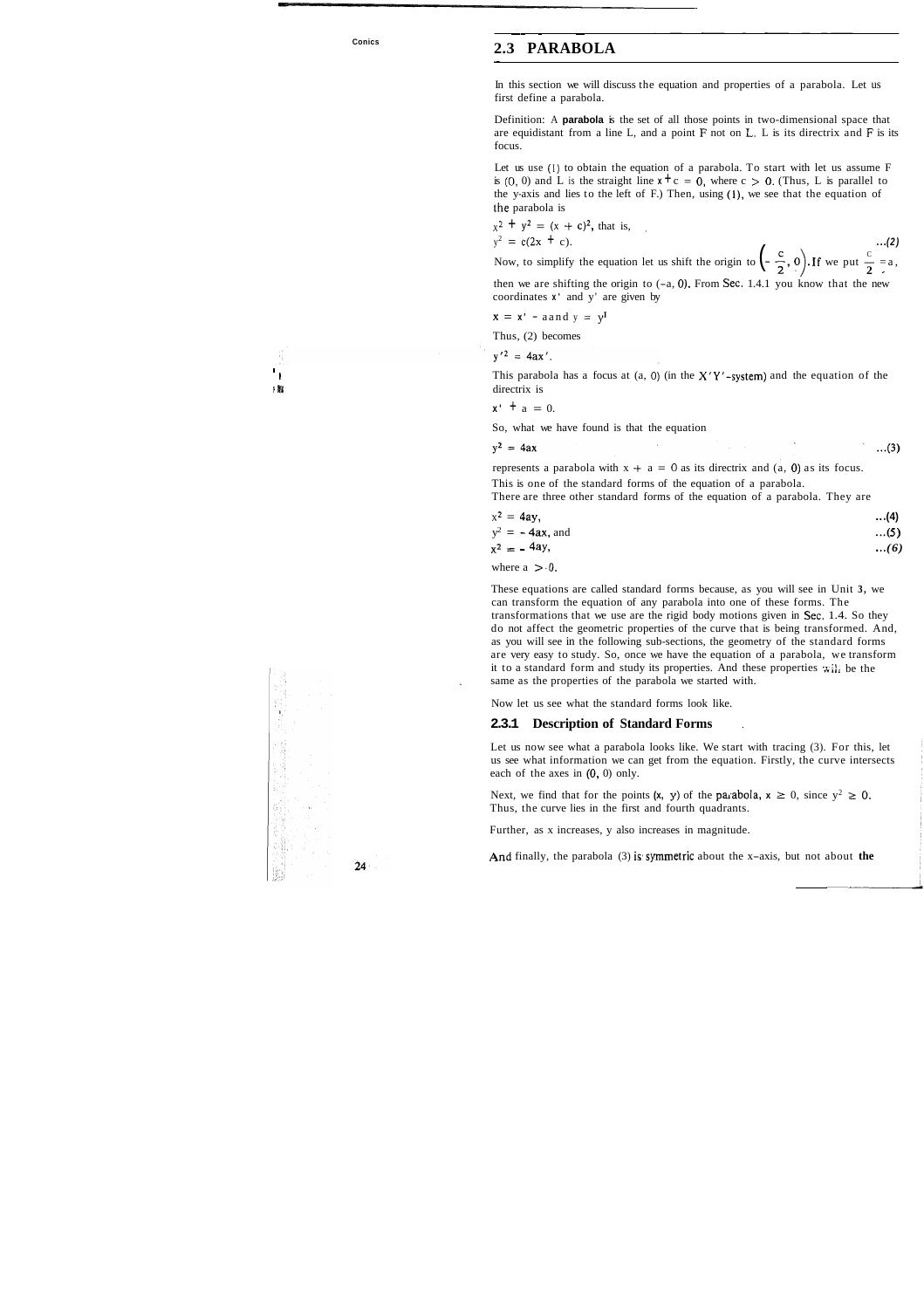y-axis or the origin (see Sec. 1.3). Thus, the portions of the curve in the first quadrant and the fourth quadrant are mirror images of each other.

Using all this information about the curve  $y^2 = 4ax$ , we trace it in Fig. 3.



\*I

**The Standard Conles-**



Now, what happens if we interchange x and y in (3)? We will get (4). This is also *a* parabola. Its focus is at (0, a), and directrix is  $y + a = 0$ . If we study the symhietry and other geometrical aspects of the curve, we find that its geometrical representation is as in Fig. 4. Its vertex is also at **(0,** 0) but its axis is not the same as that of **(3).** Its axis is  $x = 0$ , that is, the y-axis.

The line through the focus and perpendicular to the directrix is called the **axis** of the parabola. Thus, in this case the x-axis is the axis of the parabola.

The point at which the parabola cuts its axis is called its **vertex**. Thus,  $(0, 0)$  is the **vertex** (plural 'vertices') of the parabola in Fig. 3.

E2) Trace the standard forms  $(5)$  and  $(6)$  of a parabola. Explicitly state the coordinates of their vertices and foci.

So far we have considered parabolas whose vertices are at  $(0, 0)$  and foci lie on one of the coordinate axes. In Unit 3 you will see that by applying the changes in axes that we have discussed in Sec. 1.4, we can always obtain the equations of a parabola in one of these standard forms, In this section we shall keep our discussion to parabolas in standard form.

a Fix the other end of the string with a drawing pin at the point F. Now slide the other leg of the set-square along a ruler placed on the line L (as in Fig. **5),** and keep a pencil point P pressed to the side AD so that the string stays taut. Then  $PD = PF$ . Thus, as P moves, the curve that you draw will be part of a parabola with focus **F** and directrix L.

Why don't you trace some parabolas yourself now?

Why don't you try this method for yourself? Instead of a set-square you could simply cut out **a** right-angled triangle from a piece of cardboard.

**E3**) Use the mechanical method to trace the parabola  $x^2 + 8y = 0$ 

Now let us look at a simple mechanical method of tracing a parabola. On a sheet of paper draw a straight line L and fix a point F not on L. Then, as in Fig. 5, fix one end of a piece of string with a drawing pin to the .vertex **A** of a set,square: The length of the string should be the length of the side AD OF the set-square.

I

So far we have expressed any point on a parabola in terms of its Cartesian



**Fig. 4:**  $x^2 = 4ay$ ,  $a > 0$ .

'Foci' **is the plural** of **'focus'** 

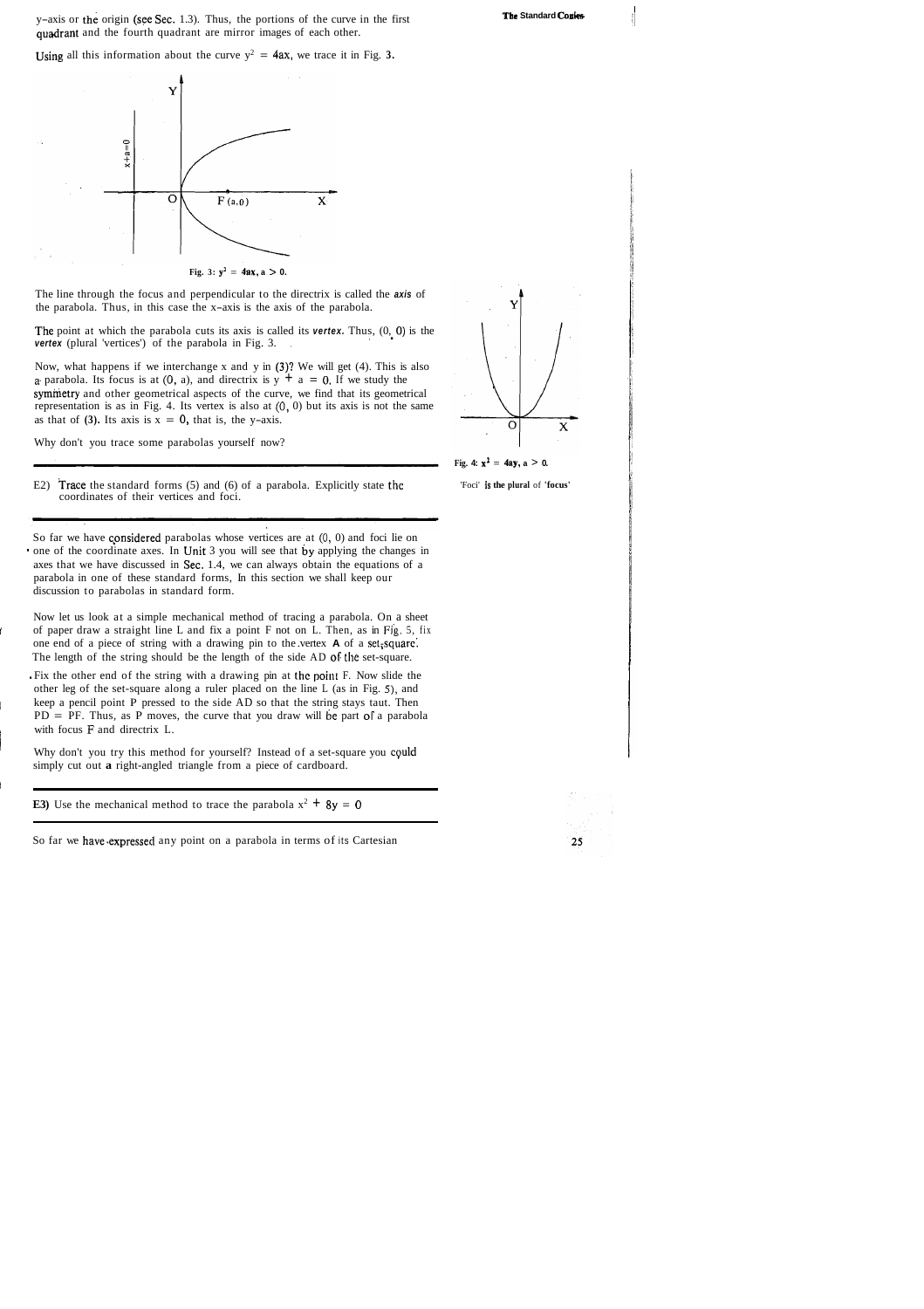





coordinates x and y. But sometimes it is convenient to express it in terms of only one variable, or parameter, say t. You can check that the point  $(at^2, 2at)$  lies on the parabola  $y^2 = 4ax$ , for all  $t \in R$ . Further, any point  $(x, y)$  on this parabola is of the form  $(at^2, 2at)$  where  $t = y/2a \in \mathbb{R}$ . Thus, a point lies on the parabola  $y^2 = 4ax$  iff it can be represented by (at<sup>2</sup>, 2at) for some  $t \in \mathbb{R}$ . In other words,

the parametric representation of any point on the parabola  $y^2 = 4ax$  is  $x = at^2$ ,  $y = 2at$ , where  $t \in \mathbb{R}$ .

And now let us look at the intersection of a line and a parabola.

**The.line segment PQ is called a chord of the parabola.** 

Since P and Q lie on the parabola,

$$
y_1^2 = 4ax_1
$$
 and  $y_2^2 = 4ax_2$ .

So we can write the equation of PQ as

### **2.3.2 Tangents and Normals**

Let us consider the parabola  $y^2 = 4ax$ . What is the equation of the line joining two distinct points  $P(x_1, y_1)$  and  $Q(x_2, y_2)$  on it (see Fig. 6)?

From Unit 1 we know that the equation of PQ is

$$
\frac{y - y_1}{y_2 - y_1} = \frac{x - x_1}{x_2 - x_1}.
$$

In particular. the equation of the line joining  $A(a, 2a)$  and  $B(a, -2a)$  is  $x = a$ , **<sup>26</sup>**which is paraliel to the directrix of the parabola.

Fig. 6: PQ is a chord of the parabola.

\n
$$
\frac{y - y_1}{y_2 - y_1} = \frac{x - x_1}{\frac{1}{4a} (y_2^2 - y_1^2)}
$$
\n
$$
\Rightarrow (y - y_1) (y_1 + y_2) = 4a (x - x_1) \text{ (Note that } y_1 \neq y_2 \text{, since } P \text{ and } Q \text{ are distinct.)}
$$
\n
$$
\Rightarrow y(y_1 + y_2) - y_1 y_2 = 4ax + y_1^2 - 4ax_1
$$
\n
$$
\Rightarrow y(y_1 + y_2) = 4ax + y_1 y_2 \text{, since } y_1^2 = 4ax_1
$$
\n...(7)

This is the equation of any line passing through two distinct points on the parabola.

/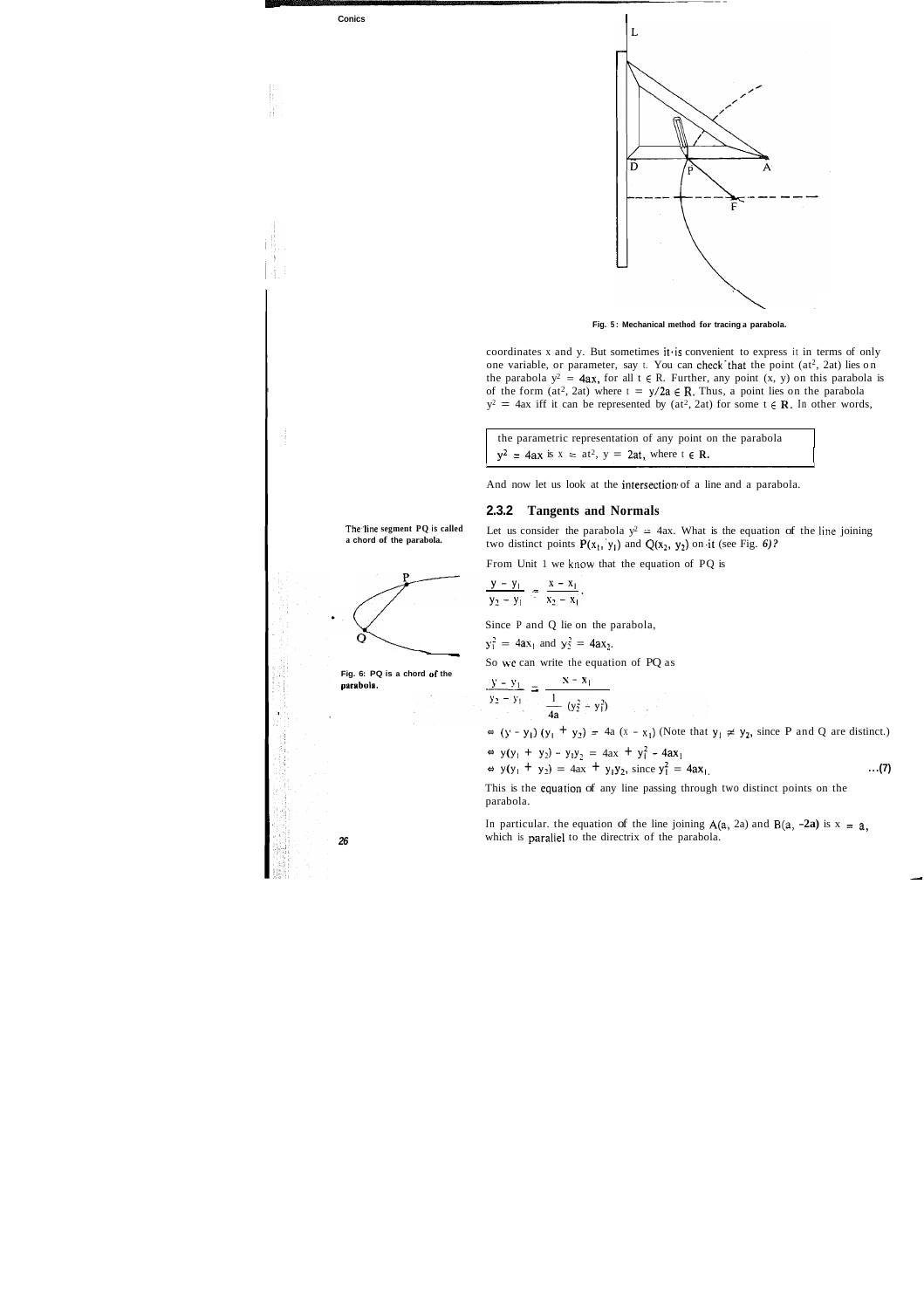The chord AB has special significance. It is called the **latus rectum** of the parabola  $y^2 = 4ax$ , and its length is 4a. Note that the focus lies on the latus rectum. Thus, the latus rectum is the chord of the parabola which corresponds to the line through its focus and perpendicular to its axis (see Fig.-7).

Note that the length of the latus rectum is the coefficient of **x** in the equation of the parabola. Note the<br>the part<br>Similar<br>Now form

Similarly, the length'of the latus rectum of  $x^2 = 4$ ay is the coefficient of y.

Now, let us go back to Equation  $(7)$ . Suppose we take the point Q closer and closer to P, that'is, Q tends to P. Then  $x_2$  tends to  $x_1$  and  $y_2$  to  $y_1$ . In this limiting case the line PQ is given a special name.

Now for an exercise.

E4) Find the equation of the latus rectum of  $x^2 + 2y = 0$ .

**Definition:** Let P and Q be any two points on a curve C which are close to each other. Then the line segment PQ is called a **secant** of C. The position of the line PQ when the point  $Q$  is taken closer and closer to  $P$ , and ultimately coincides with P, is called the **tangent to the curve C at P.** P is called the **point of contact** or **point of tangency.** 

Have you noticed how we obtained (8) from (3)? We give you a rule of thumb that we follow in the remark below.

**Remark 1:** To get the equation of the tangent to the parabola  $y^2 = 4ax$  at the

point (x<sub>1</sub>, y<sub>1</sub>), we replace y<sup>2</sup> by yy<sub>1</sub> and x by  $\frac{1}{2}$  (x + x<sub>1</sub>). Similarly, the equation of the tangent to  $x^2 = 4ay$  at a point  $(x_1, y_1)$  lying on it will be  $xx_1 = 2a(y + y)$ .

E6) Give an example of a line that intersects  $y^2 = 4ax$  in only one point, but is . not a tangent to the parabola.



Fig. 7: AB is the latus rectum of **the parabola.** 

Thus, in Fig. 6, as Q moves along the-curve towards P, the line PQ becomes a tangent to the parabola at the point  $P(x_1, y_1)$  (see Fig. 8). So, from (7) we see that the equation of the tangent at P is

$$
y \cdot 2y_1 = 4ax + y_1^2
$$
  
= 4a (x + x<sub>1</sub>), since y<sub>1</sub><sup>2</sup> = 4ax<sub>1</sub>.

 $\Leftrightarrow$  yy<sub>1</sub> = 2a(x + x<sub>1</sub>).

So, (8) is the equation of the tangent to the parabola

 $y^2 = 4ax$  at  $(x_1, y_1)$ .

For example, the tangent to (3) at its vertex will be the y-axis,  $x = 0$ .

And what will the equation of the tangent to  $y^2 = x$  at (4, 2) be? It will be

$$
yy_1 = \left(\frac{x + x_1}{2}\right)
$$
 where  $x_1 = 4$  and  $y_1 = 2$ , that is,  $4y = (x + 4)$ .

You may like to try the following exercise now.

E5) Find the equation of the tangent to

a)  $x^2 + 2y = 0$  at its vertex, and

b)  $y^2 + 4x = 0$  at the ends of its latus rectum.

#### **Tbe Stmndard Codes**



**Fig. 8: The line L is the tangent at P to the parabola.**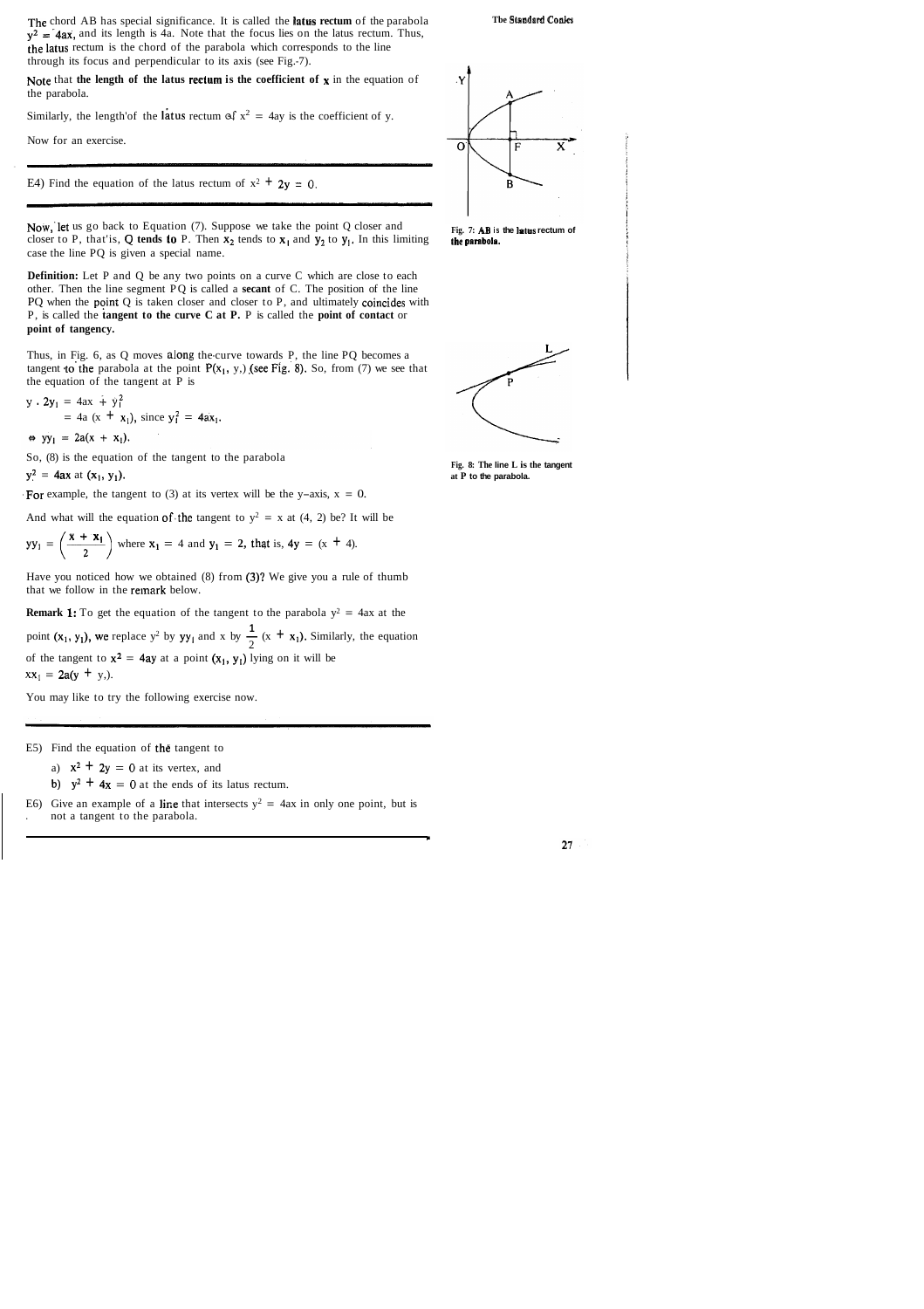à.

28

**conics** So, given a parabola and a point on it, you have seen how to find the tangent at that point. But, given a line, can we tell whcther it is a tangent to a given parabola'? Let us see under what conditions the line  $y = mx + c$  is a tangent to  $y^2 = 4ax$ .

If  $y = mx$  **t** c meets the parabola at  $(x_1, y_1)$ , then

 $y_1^2 = 4ax_1$  and  $y_1 = mx_1 + c$ . So  $(mx_i + c)^2 = 4ax_1$ , that is,  $m^2x_1^2$  **t**  $(2mc - 4a)x_1 + c^2 = 0$  $m^2x_1^2$  **t** (2mc - 4a)  $x_1$  + c<sup>2</sup> = 0<br>Now, there are two possibilities-m = 0 and m  $\neq$  0. Can the first one arise? Can

the line  $y = c$  be a tangent to  $y^z = 4ax$ ? Suppose it is a tangent at a point  $(x, y)$ . Then  $y = c$  is the same as  $yy_1 = 2a(x + x)$ . This is not possible, since  $a \neq 0$ .

Thus, for  $y = mx + c$  to be a tangent to  $y^2 = 4ax$ , we must have  $m \neq 0$ . Then (9) is a quadratic equation in  $x_1$ . So it has two roots. Corresponding to each root, we will get a point of intersection of the line and the parabola.

So, if  $y = mx + c$  is a tangent to  $y^2 = 4ax$ , the discriminant of (9) must be zero, that is,

 $(2mc - 4a)^2 = 4m^2c^2$  $\Rightarrow$  4m<sup>2</sup>c<sup>2</sup> - 16amc + 16a<sup>2</sup> = 4m<sup>2</sup>c<sup>2</sup>

 $\Rightarrow$  c =  $\frac{a}{m}$ , since m  $\neq$  0.

Thus, a line can intersect a parabola in at most two points. If the roots of (9) are real and distinct, the line and parabola have two. distinct common points. If the roots of (9) are real and coincide, the line will meet the parabola in exactly one point. And if the roots of (9) are imaginary, the line wiIl not intersect the parabola at all.

Thus,

the straight line 
$$
y = mx + c
$$
 is a tangent to  
\n $y^2 = 4ax$  if  $m \ne 0$  and  $c = \frac{a}{m}$ .

And then, what wiIl the point of contact be? Since *(9)* has coincident roots, we *see*  that

that  
\n
$$
x_1 = \frac{4a - 2mc}{2m^2} - \frac{m}{2m^2} - \frac{a}{m^2}
$$
\nand then  
\n
$$
y_1 = mx_r + c = m \left(\frac{a}{m^2}\right) + \frac{a}{m} = \frac{2a}{m}.
$$
\nThus,  $y = mx + \frac{a}{m}$  will be a tangent to  $y^2 = 4ax$  at the point  $\left(\frac{a}{m^2}, \frac{2a}{m}\right)$ .

Using the condition for tangency, we can'say, for example, that the line  $3x + 2y$  $= 5$  is a tangent to  $y^2 + 15x = 0$ , but not to  $y^2 = 15x$ .

And now for an exercise.

E7) Under, what conditions on m and c, will  $y = mx + c$  be a tangent to  $x^2 = 4ay?$ 

A tangent to a parabola has several properties, but one of them in particular has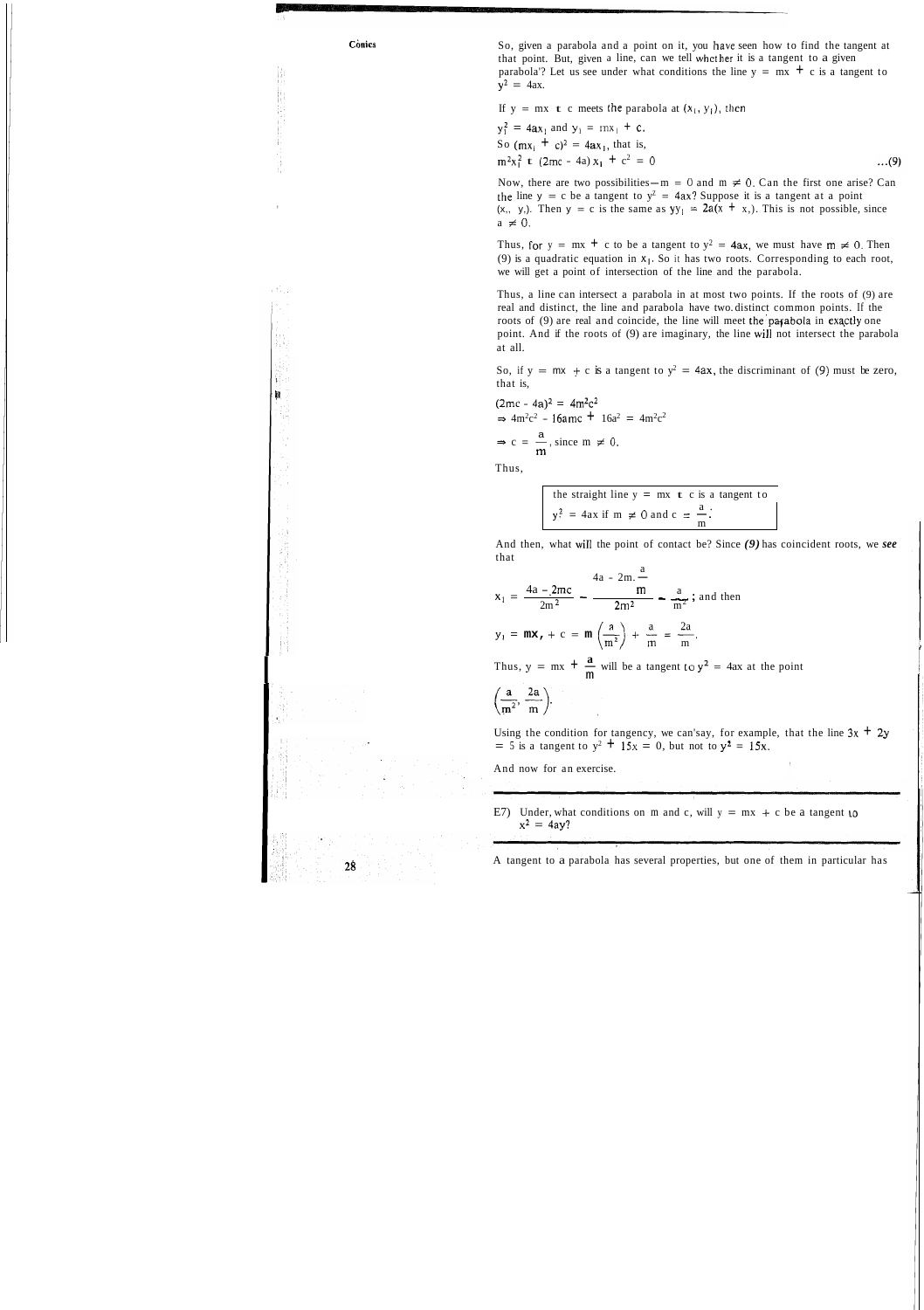many practical applications. This is the **reflecting property.** According to this, The Standard Conics suppose a line L, parallel to the axis of a parabola, meets the parabola at a point  $\overline{P}$  (see Fig. 9). Then the tangent to the parabola at P makes equal



Fig. 9: Reflecting property of a parabola.

angles with L and with the focal radius PF. That is,  $a = \beta$  in Fig. 9.

The reason this property is called the reflecting property is the following application:

Take a mirror shaped like a parabola, that is, a parabolic mirror (see Fig. 10). If a ray of light parallel to the parabola's **axis** falls on the mirror, then the reflected ray will pass through the focus of the parabola. Thus, a beam of iight, parallel to the axis converges to the focus, after reflection. Similarly, the rays of light that are emitted from a source at the focus will be reflected as a beam parallel to the axis. 'This is why parabolic mirrors are used in car headlights and searchlights.

**E8)** A parabolic mirror for a searchlight is to be constructed with width 1 metre and depth 0.2 metres,, Where should the light source be, placed?, In Fig. 11 we have given a cross section of the mirror.

**(Hint:** The. parabola is  $y^2 = 4ax$ , and (0.2, 0.5) lies on it.)

It is also because of this property that the ancient Greek mathematician Archimedes could use parabolic reflectors to set fire to enemy vessels in the harbour! How did he manage this? Archimedes ingeniously thought of applying the following fact:

**Definition:** The normal to a curve at a point P on the curve is a straight line which is **perpendicular** to the tangent at P, and which passes through P (see Fig. 12).

If a parabolic reflector is turned towards the sun, then the rays of the sun will reflect and converge to the focus and create heat at this point.

This is also the basis of solar-energy collectors like solar cookers.

The reflecting property is also the basis for using parabolic radio and visual telescopes, radqrs, etc.

'The following exercise is about the reflecting property.

The **focal radius** of **a point P** on a parabola with focus F is the. line segment PF.

NOW let us consider certain lines that are often spoken of along with tangent lines. These are the normals.



**Fig. 10: A' parabolic mirror.** 

'Focus' is Latin for 'fireplace'.







**parabola at P.** 

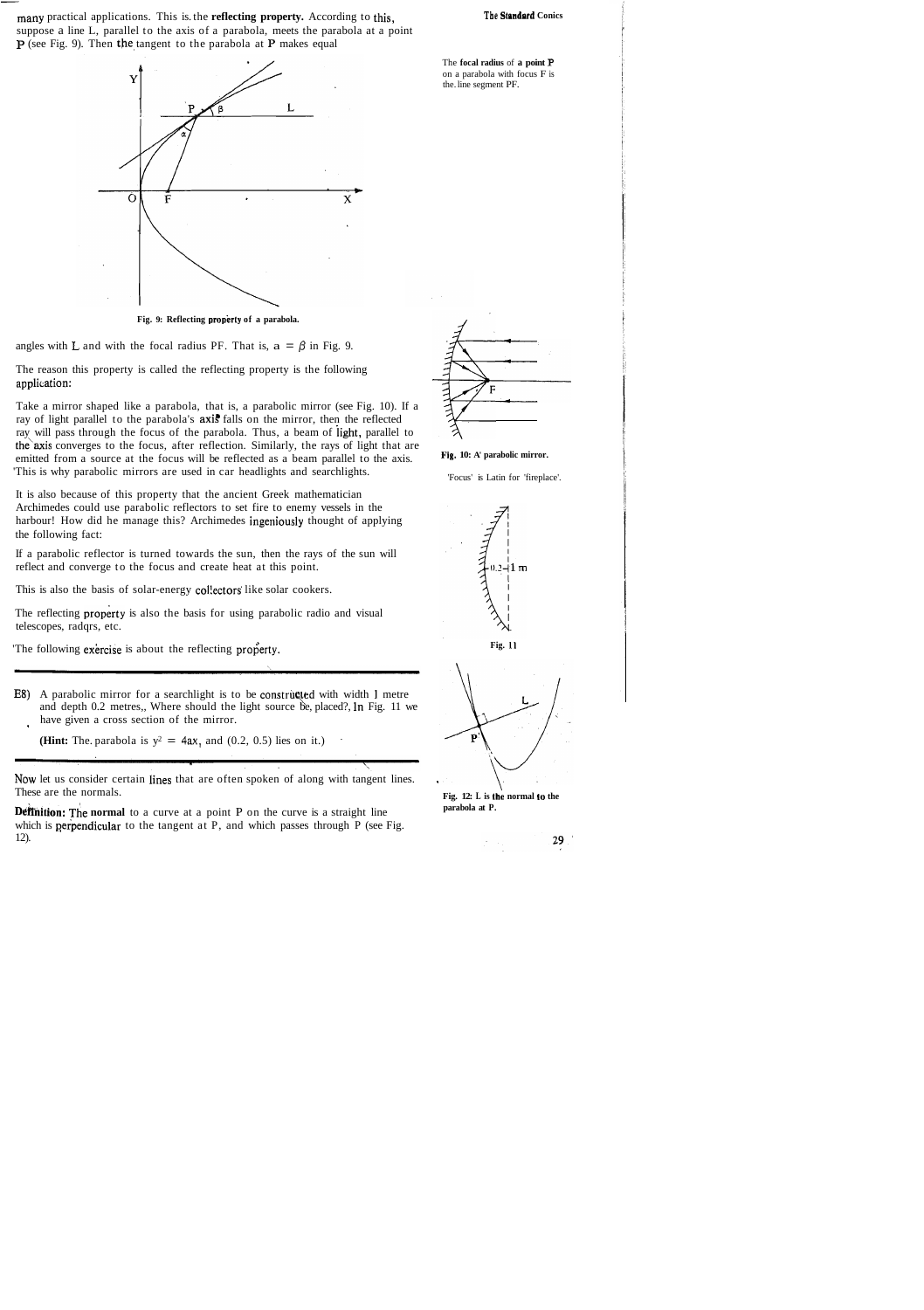Ħ

**Conics For example, a parabola's axis is the normal at its vertex.** 

Now, let P(x<sub>1</sub>, y<sub>1</sub>) be a point on  $y^2 = 4ax$ . Then, you know that the equation of the tangent at P is

If  $y_1 = 0$ , then  $x_1 = 0$  and the normal at (0, 0) is  $y = 0$ , the axis of the parabola.

On the other hand: if  $y_1 \neq 0$ , then the slope of the, tangent at  $(x_1, y_1)$  is  $\frac{2a}{y_1}$ Do the other hand: if  $y_1 \neq 0$ , then the slope of the tangent at  $(x_1, y_1)$  is  $\frac{2a}{y_1}$ .<br>So the slope of the normal will be  $-\frac{y_1}{2a}$  (see Equation (13) of Unit 1). Then, from Unit 1 you know that the equation of the normal at  $(x_1, y_1)$  is

$$
yy, = 2a(x + x_1).
$$

E9) Find the equation of the tangent and normal at (I, I) to the parabola  $x^2 = 4y$ .

EIO) What is the normal at the point of contact of the tangent **a**  What is the normal at the point of con<br>  $y = mx + \frac{a}{m}$  to the curve  $y^2 = 4ax$ ?

from Unit 1 you know that the equation of the normal at 
$$
(x_1, y_1)
$$
 is  
\n
$$
y - y_1 = -\frac{y_1}{2a} (x - x_1), \text{ that is,}
$$
\n
$$
y = -\frac{y_1 x}{2a} + y_1 + \frac{y_1^3}{8a^2}, \qquad ...(10)
$$

since  $y_1^2 = 4ax_1$ .

Note that (10) is valid even when  $y_1 = 0$ .

So, for example, what will the equation of the normal to  $y^2 = x$  at (1, 1) be? Here  $a = \frac{1}{4}$ ,  $x_1 = y_1 = 1$ . So, by (10) we find that the required equation is  $y = -2x + 1 + 2 = -2x + 3.$ 

With this we end our rather long discussion on the standard forms of parabolas. Now let us consider a conic whose focus doesn't lie on the directrix, and whose eccentricity is less than 1:

As the title of this section suggests, in it we shall study an ellipse and its properties. Let us start with a definition.

**Definition:** An **ellipse** is a set of points whose distance from a point  $F$  is  $e \leq 1$ ) times its distance from a line L which does'not pass through F.

Let us find its Cartesian equation. For this we shall return to Equation (I) in **Sec.**  2.2. As in the case **of** a parabola, let us start by assuming that F is the origin and L is  $x + c = 0$ , for some constant c. Then (1) becomes 2.2. As in the case **of** a parabola, let us start by<br>
L is  $x + c = 0$ , for some constant c. Then (1) b<br>  $x^2 + y^2 = e^2(x + c)^2$ ,<br>
which is equivalent to<br>  $\left(x - \frac{c e^2}{1 - e^2}\right)^2 + \frac{y^2}{1 - e^2} = \frac{e^2 c^2}{(1 - e^2)^2}$  (Check!).

 $x'^2 + \frac{y'^2}{\sqrt{2}} = \frac{e^2 c^2}{\sqrt{2}}$ 

 $\frac{1}{1 - e^2} = \frac{1}{(1 - e^2)}$ 

We end this section with some easy exercises.

## **2.4 ELLIPSE**

which is equivalent to  
\n
$$
\left(x - \frac{c e^{2}}{1 - e^{2}}\right)^{2} + \frac{y^{2}}{1 - e^{2}} = \frac{e^{2} c^{2}}{(1 - e^{2})^{2}}
$$
\n(Che

 $(x^2 + y^2 = e^2(x+c)^2)$ ,<br>which is equivalent to  $\left(x - \frac{e^2 e^2}{1 - e^2}\right)^2 + \frac{y^2}{1 - e^2} = \frac{e^2 e^2}{(1 - e^2)^2}$  (Check!).<br>If we now shift the origin to  $\left(\frac{e^2}{1 - e^2}, 0\right)$ , the equation in the new X'Y'-system becomes



30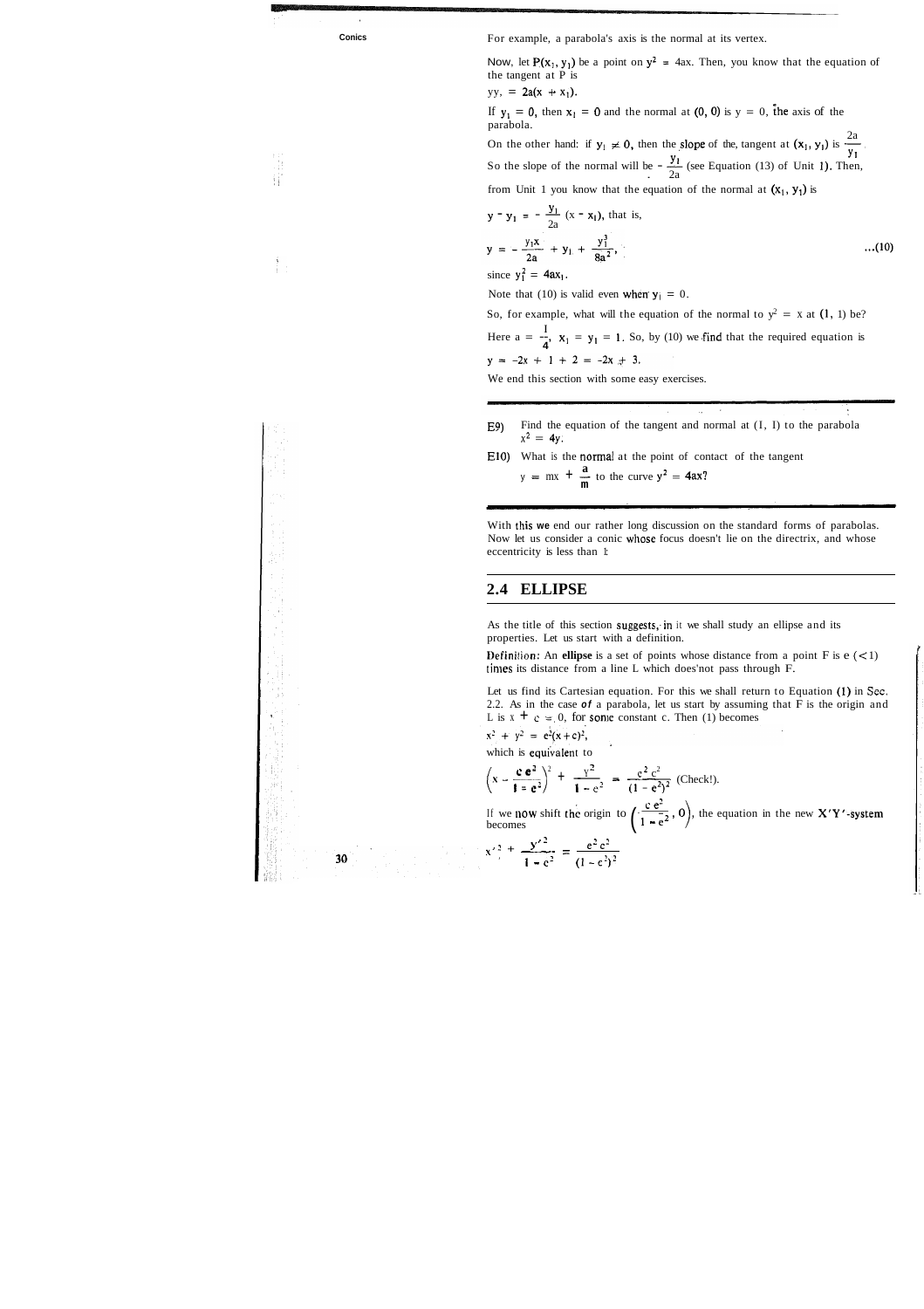This is of the form

This is of the form  
\n
$$
\frac{x'^2}{a^2} + \frac{y'^2}{b^2} = 1,
$$
\nwhere  $a = \frac{e c}{(1 - e^2)}$  and  $b^2 = \frac{(ec)^2}{1 - e^2} = a^2 (1 - e^2).$   
\nIn the X'Y'-systems, the focus is (-ae, 0) and the dire-

In the X'Y '-systems, the focus is (-ae, 0) and the directrix is  $x' + ae + c = 0$ , that is,  $x' + \frac{a}{e} = 0$ . that is  $x' + \frac{a}{a} = 0$ 

Note that 
$$
b^2 = a^2 (1 - e^2)
$$
 and  $e < 1$ . Thus,  $b^2 < a^2$ .

So, if we simply retrace the steps we have taken above, and find the equation of

an ellipse with focus (-ae, 0) and directrix  
\n
$$
x + \frac{a}{e} = 0
$$
, we will get  
\n $\frac{x^2}{a^2} + \frac{y^2}{b^2} = 1$ , ...(11)  
\nwhere  $b^2 = a^2 (1 - e^2)$ .

(11) is the standard form of the equation of an ellipse. As in the case of a parabola, we can always rotate and translate the axes so that the equation of any ellipse can be put in this form, for some a and **b.** We call it the standard form because it is a convenient form for checking any geometrical properties of an ellipse, or for solving problems related to an ellipse.

Let us now study  $(11)$  carefully, and try to trace it.

Thirdly, let us see in which area of the plane, the ellipse (11) is defined. You can see that if  $|x| > a$ , y is imaginary. Thus, the ellipse must lie between  $x = -a$  and  $x = a$ . Similarly, it **must** lie between  $y = b$  and  $y = -b$ .

This information helps us to trace the curve, which we have given in Fig. 13.

### **2.4.1 Description** *of Standard Form*

Let us start by studying the symmetry of the curve (see Sec. 1.3). Do you agree that the curve is symmetric with respect to the origin, as well as both the coordinate axes? Because of this, it is enough to draw the ellipse in the first quadrant. Why is this. so? Well, the portion in the second quadrant will then be its reflection in the y-axis; and the rest of the curve will be the .reflection in the x-axis of the portion in these two quadrants.

Next, let us see where (11) intersects the coordinate axis. Putting  $y = 0$  in (11), we get  $x = \pm a$ ; and putting  $x = 0$ , we get  $y = \pm b$ . So, (11) cuts the axes in the four points  $(a, 0)$ ,  $(-a, 0)$ ,  $(0, b)$ ,  $(0, -b)$ .

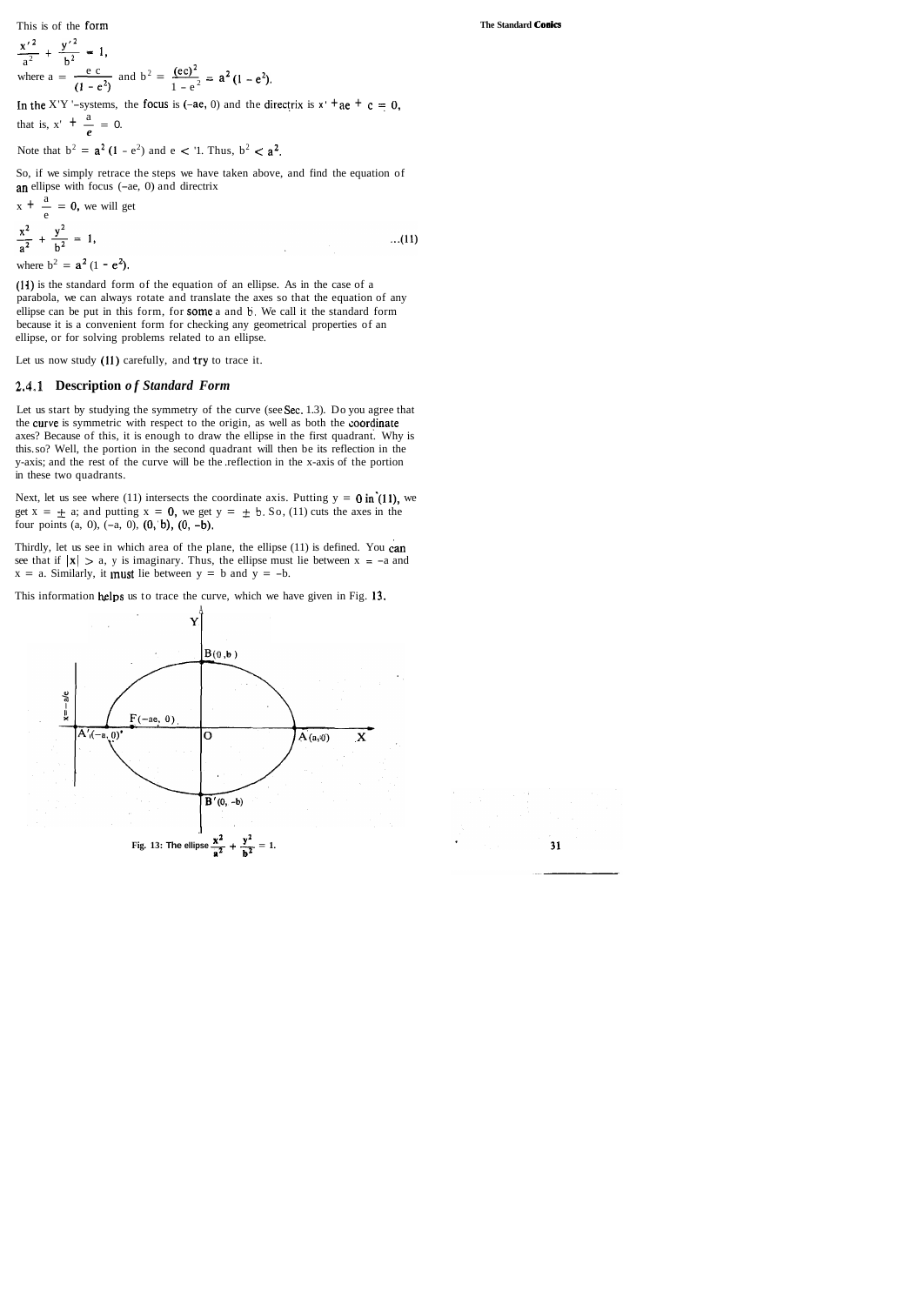I

**Conics Looking at the symmetry of the curve, do you expect (ae, 0) to be a focus also? If** you do, then you are on the right track. (11) has another focus at  $F'(ae, 0)$ , with

a you do, then you are on the right track. (11) has another focus at  $\mathbf{F}'(\mathbf{ae}, 0)$ , wi<br>corresponding directrix  $\mathbf{x} = \frac{a}{e}$ . Thus, (11) has two foci, namely,  $\mathbf{F}(-\mathbf{ae}, 0)$  and

 $F'(ae, 0)$ ; and it has two directrices (plural of 'directrix'), namely,

$$
x = -\frac{a}{e} \text{ and } x = \frac{a}{e}.
$$

The midpoint of the major axis is called the centre **af the ellipse.** You can see that the centre of the ellipse  $(11)$  is  $(0, 0)$ .

The chord of an ellipse which passes through its centre and is perpendicular to its major axis is called the minor **axis** of the ellipse. In Fig. 13, the minor **axis** is the line segment  $B'B$ . Its length is 2b.

The chord of an ellipse which passes through the foci is called the major axis of the ellipse. The end points of the major axis are the **vertices** of the ellipse. Thus, in Fig. 13, **A** and **A'** are the vertices and the chord A'A is the major **axis.** Its length is 2a.

1 **<sup>1</sup>** Comparing\*with (11), we get  $a = \frac{1}{\sqrt{2}}$ ,  $b = \frac{1}{\sqrt{3}}$ . Since **11**), we get  $a = \frac{1}{\sqrt{2}}$ ,  $b = \frac{1}{\sqrt{3}}$ . Since<br> **b**<sup>2</sup> =  $a^2 (1 - e^2)$ ,  $\frac{1}{3} = \frac{1}{2} (1 - e^2)$ , that is,  $e = \frac{1}{\sqrt{3}}$ . The foci are given by  $(8 \text{ ae}, 0) = \left(\pm \frac{1}{\sqrt{6}}, 0\right)$ .

And of course,-the centre is  $(0, 0)$ .

**Solution:** This ellipse intersects the x-axis in  $(\pm 3, 0)$ , and the **y-axis** in  $(0, \pm 5)$ . Thus, its major axis lies along the y-axis, and the minor axis lies along the x-axis. Thus, a and **b** of (11) have become interchanged. Note that (0, **0)** is the centre of this ellipse too.

this ellipse too.<br>
Also, if e is the eccentricity of this ellipse; then  $9 = 25(1-e^2)$ . Therefore,  $e = \frac{4}{5}$ .<br>
Thus, the foci lie at (0, 4) and (0, -4). (Remember that in this case the major axis<br>
lies along the y-axis.)

Let us look at an example.

Example 1: Find the eccentricity, foci and centre of the ellipse  $2x^2 + 3y^2 = 1$ . Example 1: Find the eccentricity, foci and centre<br>Solution: The given equation is  $\frac{x^2}{1} + \frac{y^2}{1} = 1$ .

Now let us sketch an ellipse whose major axis is along the y-axis. In this case a and b in **(14)** get interchanged.

Now let us sketch an ellipse whose major axis i<br>and b in (14) get interchanged.<br>Example 2: Sketch the ellipse  $\frac{x^2}{9} + \frac{y^2}{25} = 1$ .

We sketch the ellipse in Fig. 14.

Here are some exercises now.

It

- E12) Find the equation of the ellipse with ,centre  $(0, 0)$ , vertices at  $(\pm a, 0)$  and eccentricity 0. Sketch this ellipse. Does the figure you obtain have another name?
- E13) The astronomer Johann Kepler discovered in 1609 that the earth and other

**Ell)** Find the length of the major and minor axes, the eccentricity, the coordinates of the vertices and the foci of  $3x^2 + 4y^2 = 12$ . Hence sketch it.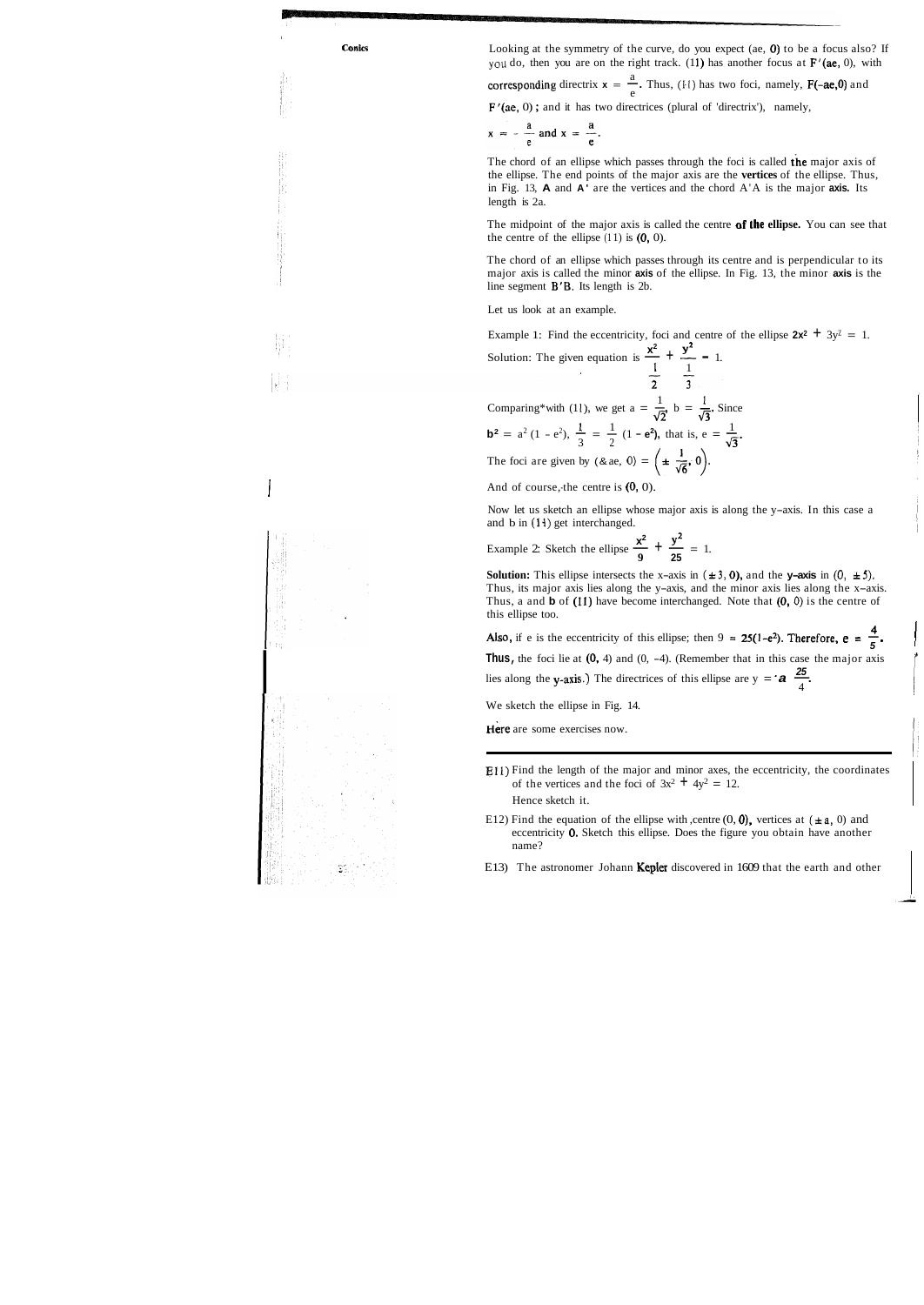#### **The Standud Conics**



planets travel in approximately elliptical orbits with the sun at one focus:. If the ratio of the shortest to the longest distance of the earth from the sun is 29 to 30, find the eccentricity of the earth's orbit. \

the ratio of the shortest to the longest distance of the earth from the sun is<br>
29 to 30, find the eccentricity of the earth's orbit.<br>
E14) Consider the ellipse  $\frac{x^2}{4} + \frac{y^2}{4(1 - e^2)} = 1$ , where e is its eccentricity.  $1 \t 1 \t 3$ Consider the ellipse  $\frac{4}{4}$   $\frac{4(1-e^2)}{4(1-e^2)}$  = 1, where e is its eccentricity.<br>Sketch the ellipses that you get when e =  $\frac{1}{4}$ , e =  $\frac{1}{2}$  and e =  $\frac{3}{4}$ . Can you find, a relationship bclween the magnitude of e and the flatness of the ellipse?

What E 12 shows you is that a circle is a particular case of an ellipse, and the equation of a circle with centre  $(0, 0)$  and radius a is

 $x^2 + y^2 = a^2$ . ...(12)

You may be wondering about the directrices of a circle. Ip the following note we make an observation about them.

Note: As the eccentricity of an ellipse gets smaller and smaller its difectrices get farther and farther away from the centre. Ultimately, when  $e = 0$ , the directrices become lines at infinity.

At this point let us mention the parametric represenration of an ellipse. As in the **xL** y2 At this point let us mention the parametric **representation** of an ellipse. As in t<br>case of a parabola, we can express any point on the ellipse  $\frac{x^2}{a^2} + \frac{y^2}{b^2} = 1$  in

terms of a parameter t. In this case, you can check that any point  $(x, y)$  on the ellipse is given by  $x = a \cos t$ ,  $y = b \sin t$ , where  $0 \le t \le 2\pi$ . Note that the vertices will correspond to  $t = 0$  and  $t = \pi$ .

In this section we derive a property that cliaracterises an ellipse. **Let** us go back to Equation (11). Its foci are  $F(ae, 0)$  and  $F'(-ae, 0)$ . Now, take any point  $P(x, y)$ on the ellipse. The focal distances of P are PF and PF'. What is their sum? If you apply the distance formula, you will find that  $PF + PF' = 2a$ , which is a constant, and is the length of the major axis. This property is true for any ellipse. Let us state it formally.

Let us now look at some important propertics of an ellipse.

#### **2.4.2 String Property**

Theorem 1 a) The sum of the focal distances of any point P on an ellipse is the

33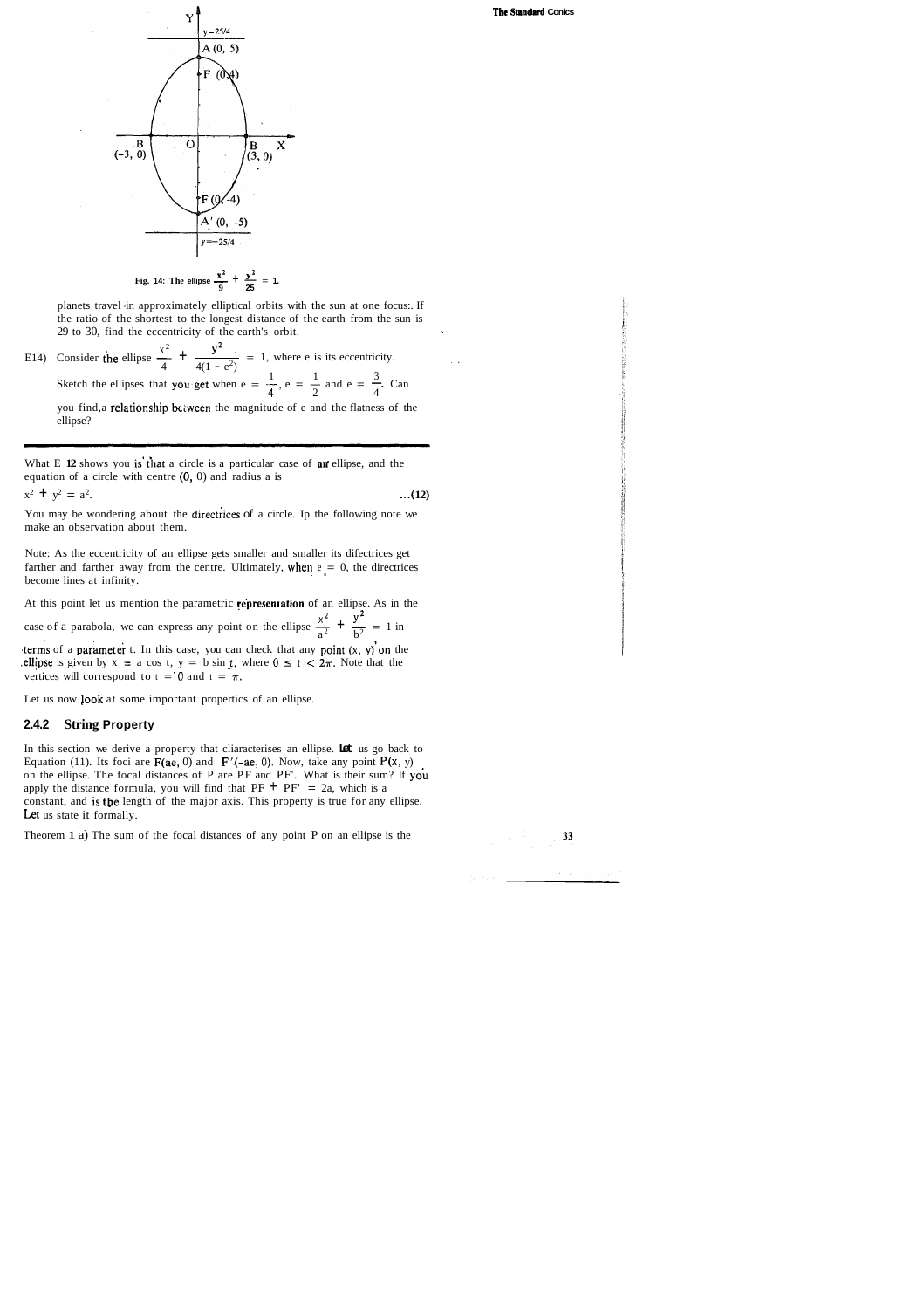**Conics** 



length of the major axis of the ellipse.<br>b) Conversely, the set of all points P in a plane such that the sum of distances of P from two fixed points  $F$  and  $F$  in the plane is a constant, is an ellipse.

$$
\frac{x^2}{a^2} + \frac{y^2}{b^2} = 1
$$
, where  $b = \sqrt{a^2 - c^2}$ .



Proof: We hhve already proved (a). Let us prove (b). We can rotate and translate our coordinate system so that  $F$  and  $F'$  lie on the x-axis and  $(0, 0)$  is the midpoint of the line segment F'F. Then if F has coordinates  $(c, 0)$ , F' will be given by (-c, 0). Let  $P(x, y)$  be an arbitrary point, such that  $PF + PF' = 2a$ , where a is a constant (see Fig. **15).** Then, by the distance formula we get

$$
\sqrt{(x+c)^2 + y^2} + \sqrt{(x-c)^2 + y^2} = 2a
$$
  
\n
$$
\Rightarrow \sqrt{(x+c)^2 + y^2} = 2a - \sqrt{(x-c)^2 + y^2}
$$

 $(a^2 - c^2) x^2 + a^2 y^2 = a^2(a^2 - c^2).$ 

Now, since PFF' forms a triangle, FF' < PF + PF'. Therefore, 2c < 2a, that is, c < a. So we can rewrite the above equation as  $\frac{x^2}{a^2} + \frac{y^2}{b^2} = 1$ , where b =  $\sqrt{a^2 - c^2}$ . is,  $c < a$ . So we can rewrite the above equation as

Comparing this with  $(11)$ , we see that the set of all points  $(x, y)$  that satisfy the given condition is an ellipse with foci **F** and F', and majoi axis of length 2a. <sup>I</sup>

an ellipse is the set of all points in a plane for which the sum of the distances from two fixed points in the plane is constant.

Take a piece of string of length 2a and fix its ends at the points F and F' (where  $FF' < 2a$ ) on a sheet of paper (see Fig. 16). Then, with the point of a pencil P, stretch the string into two segments. Now, rotate the pencil point all around on the paper while sliding it along the string. Make sure that the string is taut all the time. By doing this the point P will trace an ellipse with foci  $F$  and  $F'$  and major axis of length 2a.

Why don't you try this method now?

E15) Use the method we have just given to draw an ellipse with eccentricity  $\frac{1}{2}$  and

**1** 

I

I

.This property of an ellipse is also called the string property, because it is the basis for the following construction of an ellipse.

A mechanical **method** for drawing an ellipse

i

a string of length 4 units. What will the coordinates of its vertices and foci be?

. .

In Sec. 2.3.2 you studied about a tangent of a **parabola**. We will discuss the tangents of an ellipse in the same manner.

 $x^2$ In Sec. 2.3.2 you studied about a tangent of a **parabola**. We will discuss the tangents of an ellipse in the same manner.<br>Let P(x<sub>1</sub>, y<sub>1</sub>) and Q(x<sub>2</sub>, y<sub>2</sub>) be two distinct points on the ellipse  $\frac{x^2}{a^2} + \frac{y^2}{b^2} =$ 

There is another property of an ellipse which makes it very useful in engineering. We shall tell you about it in our discus'sion on tangents.

i

I

**Mathematicians** often use Theorem 1 as the definition of an ellipse. That is,  $\frac{1}{2}$  and  $\frac{1}{2}$  and  $\frac{1}{2}$  and  $\frac{1}{2}$  and  $\frac{1}{2}$  and  $\frac{1}{2}$  and  $\frac{1}{2}$  and  $\frac{1}{2}$  and  $\frac{1}{2}$  and  $\frac{1}{2}$  and  $\frac{1}{2}$  and  $\frac{1}{2}$  and  $\frac{1}{2}$  and  $\frac{1}{2}$  and  $\frac{1}{2}$  and  $\frac{1}{2}$  a

#### **2.4.3 Tangents and Normals**

$$
x = c. \tag{13}
$$

Similarly, if  $y_1 = y_2 = d$ , say, then the equation of PQ is

$$
y = d. \tag{14}
$$

If  $x_1 \neq x_2$  and  $y_1 \neq y_2$ , then the equation of PQ is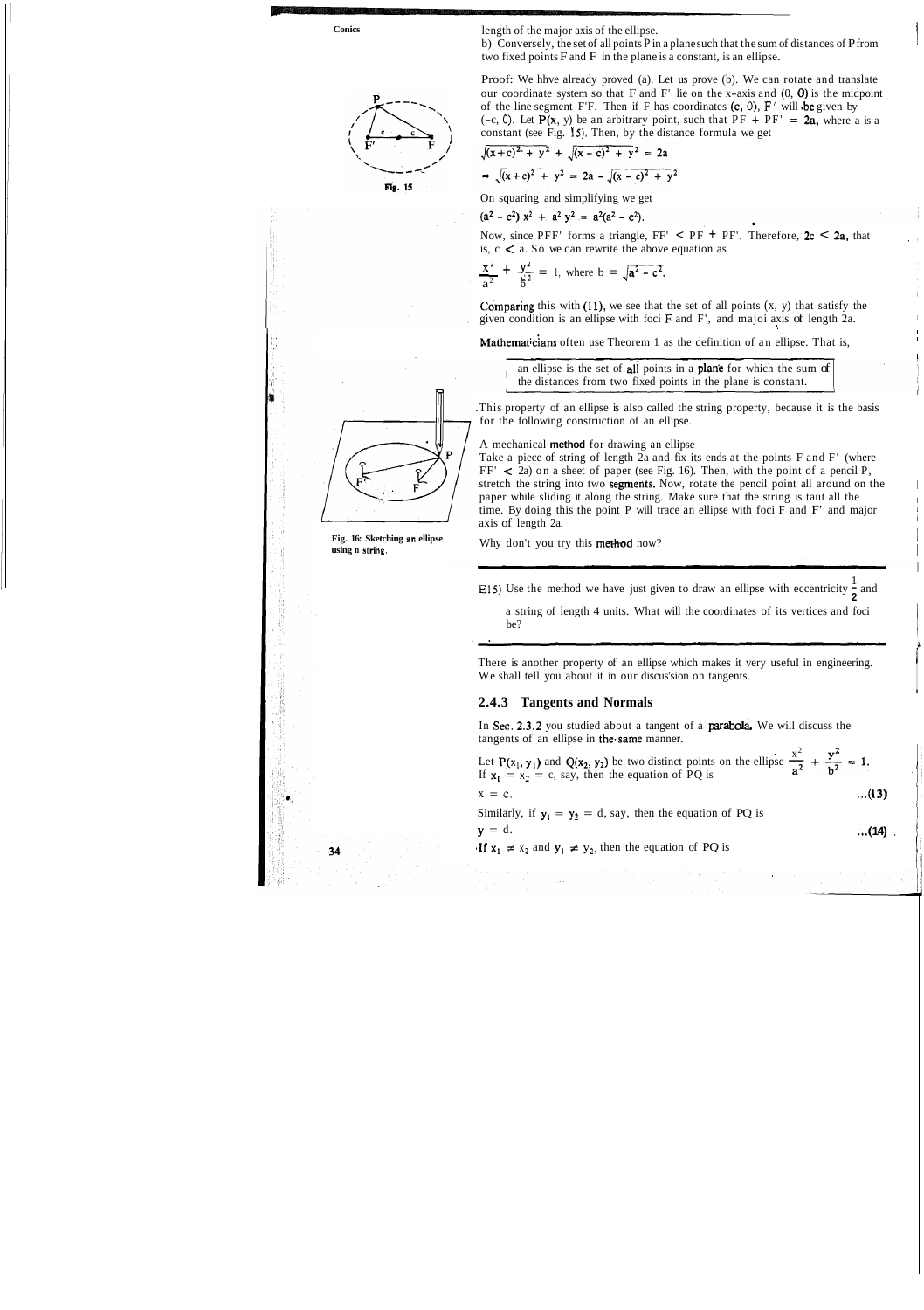$$
\frac{y - y_1}{y_2 - y_1} = \frac{x - x_1}{x_2 - x_1}
$$
\n
$$
\Rightarrow \frac{(y - y_1) (y_1 + y_2)}{y_2^2 - y_1^2} = \frac{(x - x_1) (x_1 + x_2)}{x_2^2 - x_1^2}
$$
\n
$$
\Rightarrow \frac{(y - y_1) (y_1 + y_2)}{b^2} = -\frac{(x - x_1) (x_1 + x_2)}{a^2}, \text{ since } \frac{x_1^2}{a^2} + \frac{y_1^2}{b^2} = \frac{x_2^2}{a^2} + \frac{y_2^2}{b^2}.
$$
\n
$$
\Rightarrow \frac{x(x_1 + x_2)}{a^2} + \frac{y(y_1 + y_2)}{b^2} = \frac{x_1 x_2}{a^2} + \frac{y_1 y_2}{b^2} + 1, \qquad ...(15)
$$

since  $(x_1, y_1)$  lies on the ellipse.

So,  $(13)$ ,  $(14)$  and  $(15)$  are the various possibilities for the equation of the line joining P and Q.

Now, to get the equation of the tangent at P, we see what happens to the equation of PQ as Q tends to P (see Fig. 17). In this case, can you see from Fig. 13 that we need to consider (15) only? This is because as Q nears P, the line PQ can't be **Fig. 17:** *L* is tangent to the parallel to either axis. Now, as X<sub>2</sub> tands to X<sub>2</sub> and X<sub>2</sub> approaches y (15) becomes in ellipse at P. parallel to either axis. Now, as  $x_2$  tends to  $x_1$  and  $y_2$  approaches  $y_1$ , (15) becomes, in the limiting case,

The imit of the tangent to  $\frac{x^2}{a^2} + \frac{y y_1}{b^2} = 1$ .<br>
Thus, (16) is the equation of the tangent to  $\frac{x^2}{a^2} + \frac{y^2}{b^2} = 1$ .<br>
Thus, (16) is the equation of the tangent to  $\frac{x^2}{a^2} + \frac{y^2}{b^2} = 1$  at (x,, y,).<br>
R  $2\left(\frac{x \ x_1}{a^2} + \frac{y \ y_1}{b^2}\right) = 2$ , that is,  $\frac{X X_1}{2} + \frac{Y Y_1}{2} = 1.$  $...(16)$  $a^2$   $b^2$  $x^2$   $y^2$  $a^2$  b

Remark 1 may have already suggested this equation to you. The same rule of thumb works here too, that is, replace  $x^2$  by  $xx_1$  and  $y^2$  by yy,.

For example, the tangent to the ellipse in Example 1 at  $2x\left(\frac{1}{2}\right) + 3y\left(\frac{1}{\sqrt{6}}\right) = 1$ , that is,  $x + \sqrt{\frac{3}{2}}y = 1$ .

E16) Fiid .the equations of the tangents at the vertices and ends **of** the minor axis Find the equations of the tang<br>of the ellipse  $\frac{x^2}{a^2} + \frac{y^2}{b^2} = 1$ .

Let us now find the equation of the normal to (11) at any point  $(x_1, y_1)$ . If  $y_1 = 0$ , from E15 you know that the slope of the tangent will be  $\pi/2$ ; and hence, at these points the normal is just the x-axis, that is,  $y = 0$ . Similarly, you can see that the normal at the points at which  $x_i = 0$  is the y-axis.

Now suppose  $x_1 \neq 0$ ,  $y_1 \neq 0$ . What is the slope of the normal at  $(x_1, y_1)$ ? By (16) you know that the slope of the tangent is  $-\frac{b^2 x_1}{a^2}$ . Thus, the slope of the normal  $a^2$  y<sub>i</sub> at.  $(x_1, y_1)$  to the ellipse is  $\frac{y_1}{b^2}$  (see (13) of Unit1). Thus. the equation of the normal at  $(x_1 + y_1)$  is,  $-2$ 

Now try this exercise on tangents.

$$
y - y_1 = \frac{a - y_1}{b^2 x_1} (x - x_1), \text{ that is,}
$$
  
\n
$$
\frac{y - y_1}{y_1/b^2} = \frac{x - x_1}{x_1/a^2}.
$$
  
\nWhy don't you try these exercises now?  
\n
$$
\frac{y - y_1}{b^2 x_1} = \frac{x - x_1}{x_1/a^2}.
$$
  
\n
$$
\frac{y - y_1}{b^2 x_1} = \frac{x - x_1}{x_1/a^2}.
$$

**centre.** 

E17) Find the equation of the tangent and normal at  $(2, 1)$  to  $x^2 + 4y^2 = 8$ .

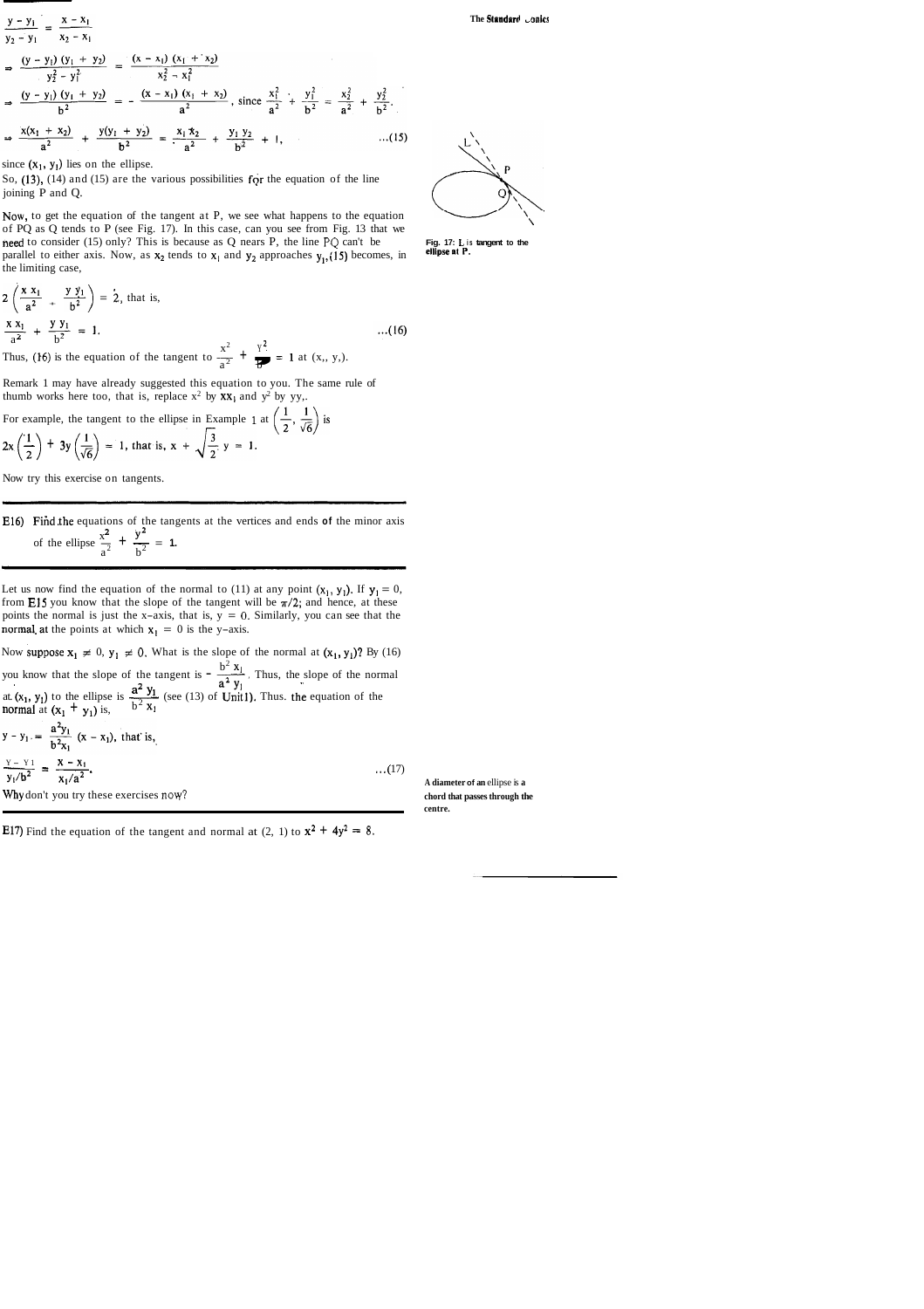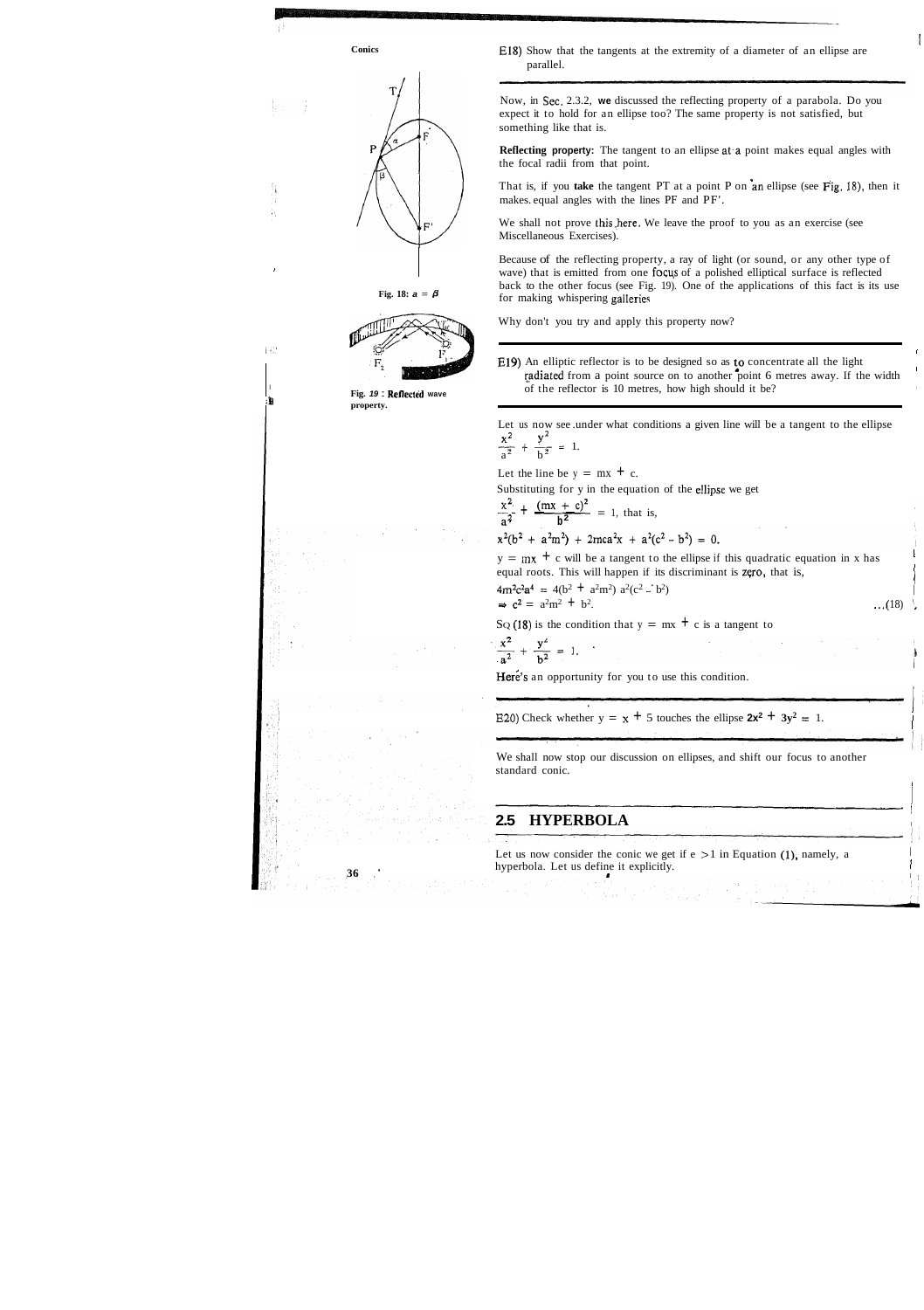### **Definition:** A hyperbola is the set of points whose distance from a fixed point F is  $(51)$  times its distance from a fixed line L which doesn't pass through F.

There is a similarity between the derivation of the standard equation of an ellipse ind that of a hyperbola. In the following exercise we ask you to obtain this quation for a hyperbola.

:21) a) Show that the equation of a conic with focus at (0, 0), directrix  $x + c =$ **0** and eccentricity  $e > 1$  is

$$
\left(x + \frac{c e^2}{e^2 - 1}\right)^2 - \frac{y^2}{e^2 - 1} = \frac{e^2 c^2}{(e^2 - 1)^2}.
$$

b) Shift the origin suitably so as to get the equation

- c) What are the coordinates of the focus and the equation of the directrix in the **X'Y** '- system?
- 222) What is the equation of the conic with a focus at (-ae, 0) and directrix

$$
\frac{x'^2}{a^2} - \frac{y'^2}{b^2} = 1,
$$
  
where  $a = \frac{ec}{e^2 - 1}$ ,  $b = a \sqrt{e^2 - 1}$ .

$$
x = -\frac{a}{e}
$$
, where e (> 1) is the eccentricity?

4s in the case of the other conics, we can always translate and rotate our zoordinate axes so as to get the focus of any given hyperbola as (-ae, O), and its

a coordinate axes so as to get the focus of any given hyperbola as (-ae, 0), and its<br>directrix as  $x = -\frac{a}{e}$ . Thus, we can always reduce, the equation of any hyperbola :o the equation that you obtaihed in E21, namely,

$$
\frac{x^2}{a^2} - \frac{y^2}{b^2} = 1,
$$
...(19)  
where  $b^2 = a^2(e^2 - 1)$ .

So (19) is the standard form of the equation of a hyperbola.

Let us now trace this curve.

### **2.5.1 Description of Standard Form**

Let us study (19) for symmetry and other properties.

Let us study (19) for symmetry and other properties.<br>Firstly, if  $-a < x < a$ , then there is no real value of y which satisfies  $\frac{x^2}{a^2} - \frac{y^2}{b^2} = 1$ . Thus, no **part** of the curve lies between the lines  $x = -a$  and  $x = a$ .

Secondly, it is symmetric about both the axes, as well as  $(0, 0)$ . So it is enough to trace it in the first quadrant.

Thirdly, the points  $(\pm a, 0)$  lie on it, and it does not intersect the y-axis.

Thirdly, the points ( $\pm a$ , 0) lie on it, and it does not intersect the y-axis.<br>Finally, since  $\frac{x^2}{a^2} = 1 + \frac{y^2}{b^2}$ , as x increases so does y. Thus, the hyperbola

extends to infihity in both the **x** and y directions. We have sketched this conic in Fig. 20. You can see that it has two disjoint branches, unlike the other conics.

Looking at the curve's symmetry, do you feel that it has another focus and directrix? You can check that (ae, **0)** is another focus with corresponding directrix  $x = \frac{a}{a}$ e

**A** hyperbola intersects the line joining its foci in two points. These points are called its vertices. The,line segment joining its vertices is called its transverse **axis.**  (Some people call the line joining the vertices the transverse axis.) Thus, the points **37** 



#### The Standard Conics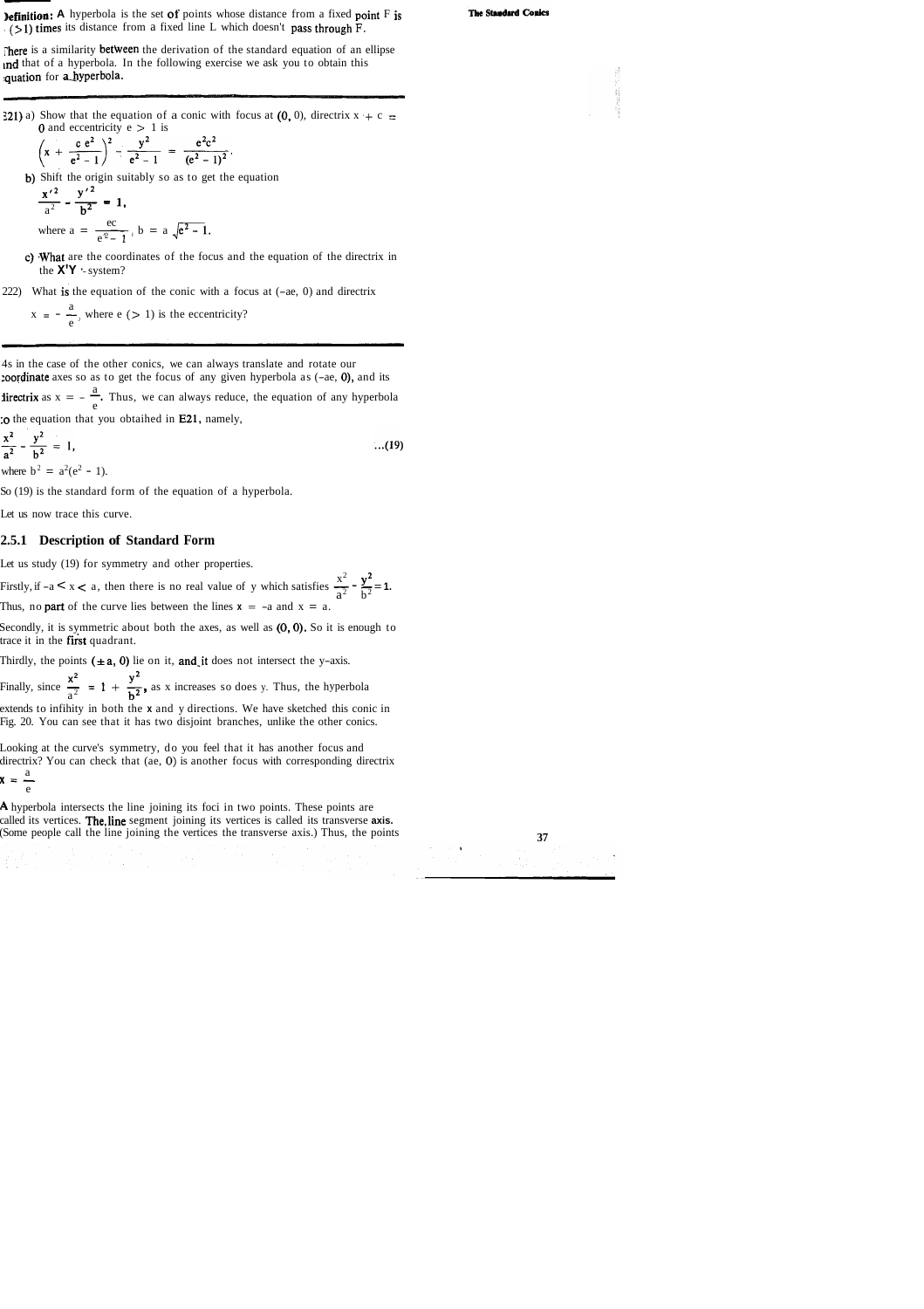<sup>1</sup>**Conics** 



 $A'$  (-a, 0) and  $A(a, 0)$  are the vertices of the hyperbola in Fig. 20 and the line segment  $AA$  is its transverse axis. The length of this transverse axis is  $2a$ .

I

The midpoint of the transverse axis is the centre of the hyperbola. In Fig. 20, the 1 line segment  $BB'$ , where B is  $(0, b)$  and B' is  $(0, -b)$  is called the conjugate axis of the given hyperbola.

**13**  Comparing this with (19), we find that  $a = 3$ ,  $b = 2$ .<br>Therefore, the vertices are  $(\pm 3, 0)$ .<br>Now, since  $b^2 = a^2 (e^2 - 1)$ , we find that  $e^2 = \frac{13}{9}$ , Thus, the eccentricity is  $\frac{\sqrt{13}}{3}$ . Then the foci are ( $\pm$ **ae.** 0), that is,  $(\pm \sqrt{13}, 0)$ . The transverse axis is the line segment joining  $(3,0)$  and  $(-3,0)$ , and the conjugate axis is the line segment joining  $(0, 2)$  and  $(0, -2)$ .

Why don't you try some exercises now?

- E23) Find the standard equation of the hyperbola with eccentricity  $\sqrt{2}$ . (Such a hyperbola is called a rectangular hyperbola.)
- $E24$ ) Find the equation of the hyperbola with centre  $(0, 0)$ , axes along the coordinate axes, and for which
	- a) a vertex is at  $(0, 3)$  and the transverse axis is twice the length of the conjugate axis;
	- **b)** a vertex is at  $(2, 0)$  and focus **at**  $\mathbf{F}(\sqrt{13}, 0)$ ,

38

Note that it is perpendicular to the transverse axis and its midpoint is the centre of . the hyperbola. The reason it is called the conjugate axis is because it becomes the  $y^2$   $x^2$ the hyperbola. The reason it is called the conjugate axis is because it becomes the transverse axis of the conjugate hyperbola of (19),  $\frac{y^2}{b^2} - \frac{x^2}{a^2} = 1$ . (We shall'not discuss conjugate hyperbolas in this course. If you would like to know more about

> f j.

them, **you** can look up 'A Textbook of Coordinate Geometry' by Ramesh Kumar),

Let us consider an example of a hyperbola.

Example 3: For the hyperbola  $4x^2 - 9y^2 = 36$  find the vertices, eccentricity, foci and the axes. Example 3: For the hyperbola  $4x^2 - 9y^2 = 36$  find the vertices, eccentricity, foci<br>and the axes.<br>Solution: We can write the equation in the standard form as  $\frac{x^2}{9} - \frac{y^2}{4} = 1$ .

 $x^2$   $y^2$  I

Comparing this with (19), we find that  $a = 3$ ,  $b = 2$ . Therefore, the vertices are  $(\pm 3, 0)$ .

i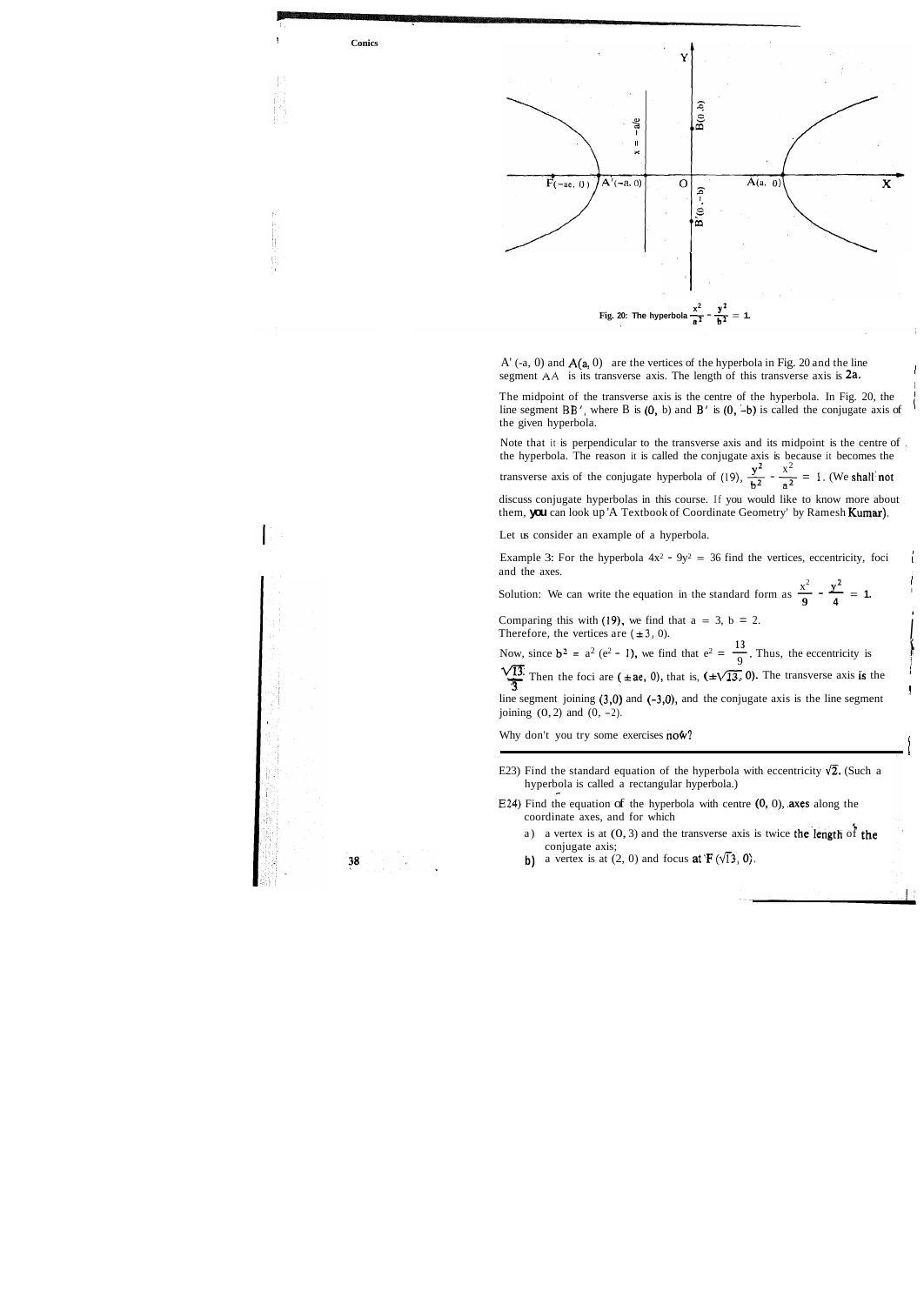- E25) a) Show that the lengths of the focal radii from any point  $P(x, y)$  on the hyperbola (19) are  $|ex + a|$  and  $|ex - a|$ .
	- b) What is the analogue of (a) for the ellipse  $\frac{x^2}{a^2} + \frac{y^2}{b^2} = 1$ ?
- E26) The more eccentric a hyperbola, the more its branches open out from its transverse axis. True or false? Why?

As in the case of the other conics, we can give a parametric representation of any point on a hyperbola. What do you expect it to be? Does the equation sec<sup>2</sup>t - tan<sup>2</sup>t  $= 1$ ,  $\forall$  **t**  $\in$  R help? Using this, we'can give the parametric form of any point on (19) by  $x = a \sec t$ ,  $y = b \tan t$ , for  $t \in R$  such that  $0 \le t < 2\pi$ .

In Theorem 1 you saw that an ellipse is the path traced by a point, the sum of the distances of which from two fixed points is a constant. A similar property is true of a hyperbola. Only, in this case, we look at the difference of the distances.

**Theorem 2:** a) The difference of the focal distances of any point on a hyperbola is equal to the length of its transverse axis.

b) Conversely, the set of points P such that  $|PF_1 - PF_2| = 2a$ , where  $F_1$  and  $F_2$ are two fixed points, a is a constant and  $F_1F_2 > 2a$ , is a hyperbola.

**Proof:** a) As you know, we can always assume that the hyperbola is  $\frac{x^2}{a^2} - \frac{y^2}{b^2}$ 

= 1. Let  $P(x, y)$  be a point on it, and let its foci be  $F_1$  and  $F_2$ . Further, let  $D_1$  and D<sub>2</sub> be the feet of the perpendiculars from P on the two directrices (see Fig. 21). In the figure you can see both the cases - when P is on one branch of the hyperbola or the other.



Let us now look at some properties of a hyperbola.

#### **2.5.2 String Property**



Now, by definition,

 $PF_1$  = e  $PD_1$  and  $PF_2$  = e  $PD_2$ . Therefore,

 $|\mathbf{PF_1 - PF_2}| = \mathbf{e} |\mathbf{PD_1 - PD_2}| = e \left(\frac{2a}{e}\right) = 2a$ , the length of the transverse axis. (You can also prove this by using  $E25(a)$ .)

We ask you to prove (b) in the following exercise.

39

**The Standard Conics**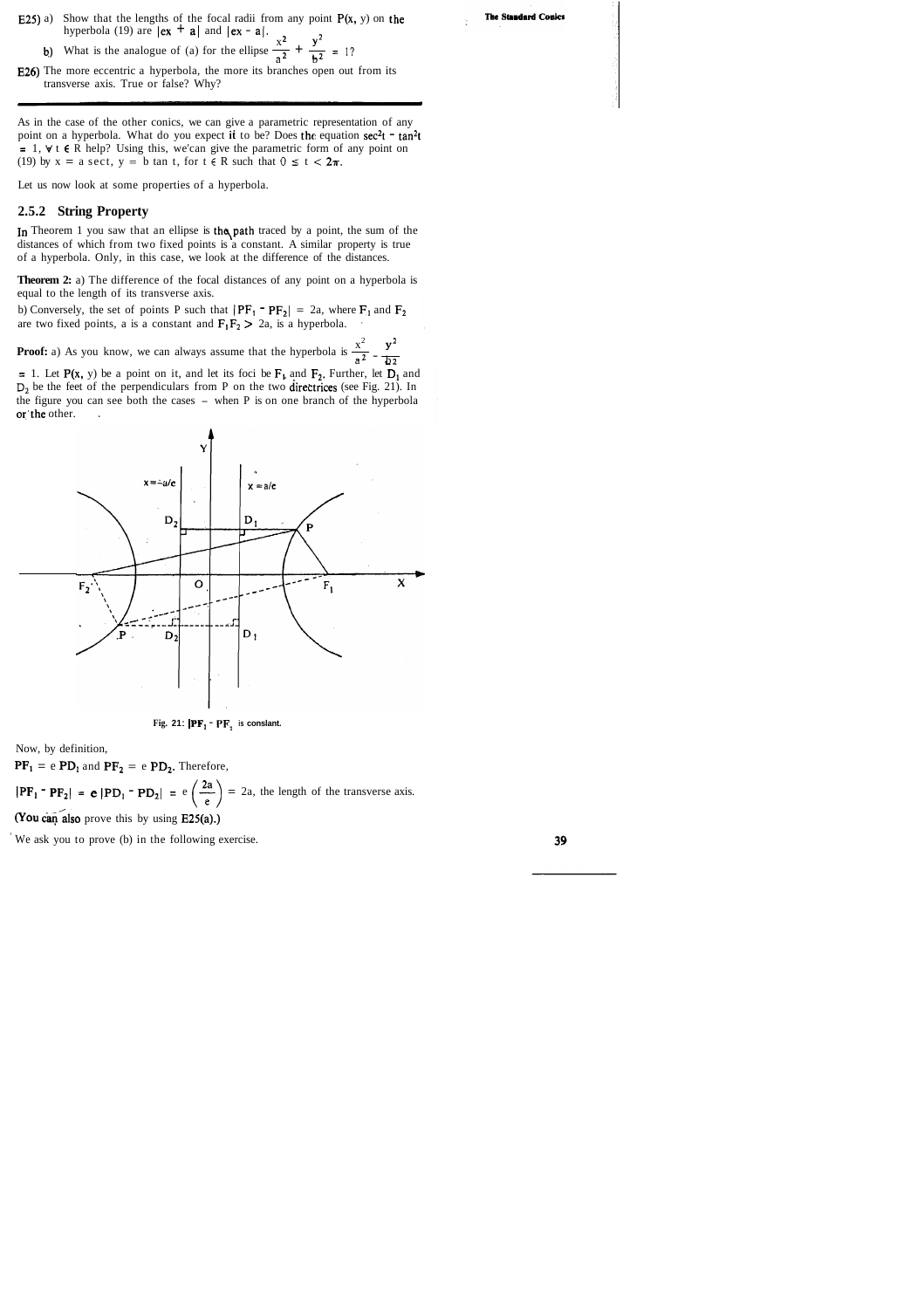E27) Prove Theorem 2(b). Where is the condition  $F_1F_2 > 2a$  used?

Theorem 2 is called the string property, for a reason that you may have guessed by now. We can use it to mechanically construct a hyperbola with a string. Since this construction is more elaborate than that of an ellipse, we shall not give it here.

The string property is also the basis for **hyperbolic** navigation  $-\hat{a}$  system



You must have noticed the similarity between the characteristics'of an ellipse and **a**  hyperbola. The derivation of the equation of a chord joining, two points on a hyperbola and of the equation of a tangent are also obtained as in Sec. 2.4.3. We

developed during the World Wars for range finding and navigation.

And now we shall see how to find the tangent to a hyperbola.

### 2.5.3 Tangents and **Normals**

| obtained from the elliptic case by substituting $-b^2$ for $b^2$ . | shall not give the details here. Suffice it to say that all these equations can be                                        |
|--------------------------------------------------------------------|---------------------------------------------------------------------------------------------------------------------------|
| it is                                                              | Thus, the equation of the tangent to $\frac{x^2}{ } - \frac{y^2}{ } = 1$ at a point $(x_1, y_1)$ lying on.<br>$a^2$ $h^2$ |
| $\frac{xx_1}{a^2}$ $\frac{yy_1}{b^2}$ T.                           | (20)                                                                                                                      |

Also, the equation of the normal at a point  $(x_1, y_1)$  to

$$
\frac{x^2}{a^2} - \frac{y^2}{b^2} = 1
$$
 is  
\na<sup>2</sup>  $\left(\frac{x - x_1}{x_1}\right) + b^2 \left(\frac{y - y_1}{y_1}\right) = 0.$  ...(21)  
\nSimilarly, the condition for the straight line  $y = mx + c$  to be a tangent to  
\n $\frac{x^2}{a^2} - \frac{y^2}{b^2} = 1$  is  $c^2 \stackrel{?}{=} a^2m^2 - b^2$ .  
\nNow for a short exercise.  
\nE28) a) Find the tangent and normal to  $\frac{x^2}{4} - \frac{y^2}{9} = 1$  at each of its vertices.  
\nb) Is  $3y = 2x$  a tangent to this hyperbola? If so, find the point of tangency.  
\nWe will now introduce you to some special tangents to a hyperbola. Consider the hyperbola  $\frac{x^2}{a^2} - \frac{y^2}{b^2} = 1$  and the lines  $y = \pm \frac{b}{a}x$  (see Fig. 22). These lines satisfy the condition for tangency. They are the pair of tangents to the hyperbola, which pass through its centre. Such tangents are called the asymptotes of the hyperbola.  
\nNow, let P (x, y) be a point of the branch of the hyperbola in the first quadrant.  
\nThen its distance from  $y = \frac{b}{a}x$  is  
\n
$$
\frac{[ay - bx]}{\sqrt{a^2 + b^2}} - \frac{[a^2y^2 - b^2x^2]}{\sqrt{a^2 + b^2}(ay + bx)}
$$
\n
$$
= \frac{a^2b^2}{\sqrt{a^2 + b^2}(x + \sqrt{x^2 - a^2})}.
$$
  
\nsince  $b^2x^2 - a^2y^2 = a^2b^2$  and  $y = \frac{b}{x}\sqrt{x^2 - a^2}$ .  
\n
$$
= \frac{a^2b}{\sqrt{a^2 + b^2}(x + \sqrt{x^2 - a^2})}.
$$

 $\prod_{\mathbf{r}}$ 

**V**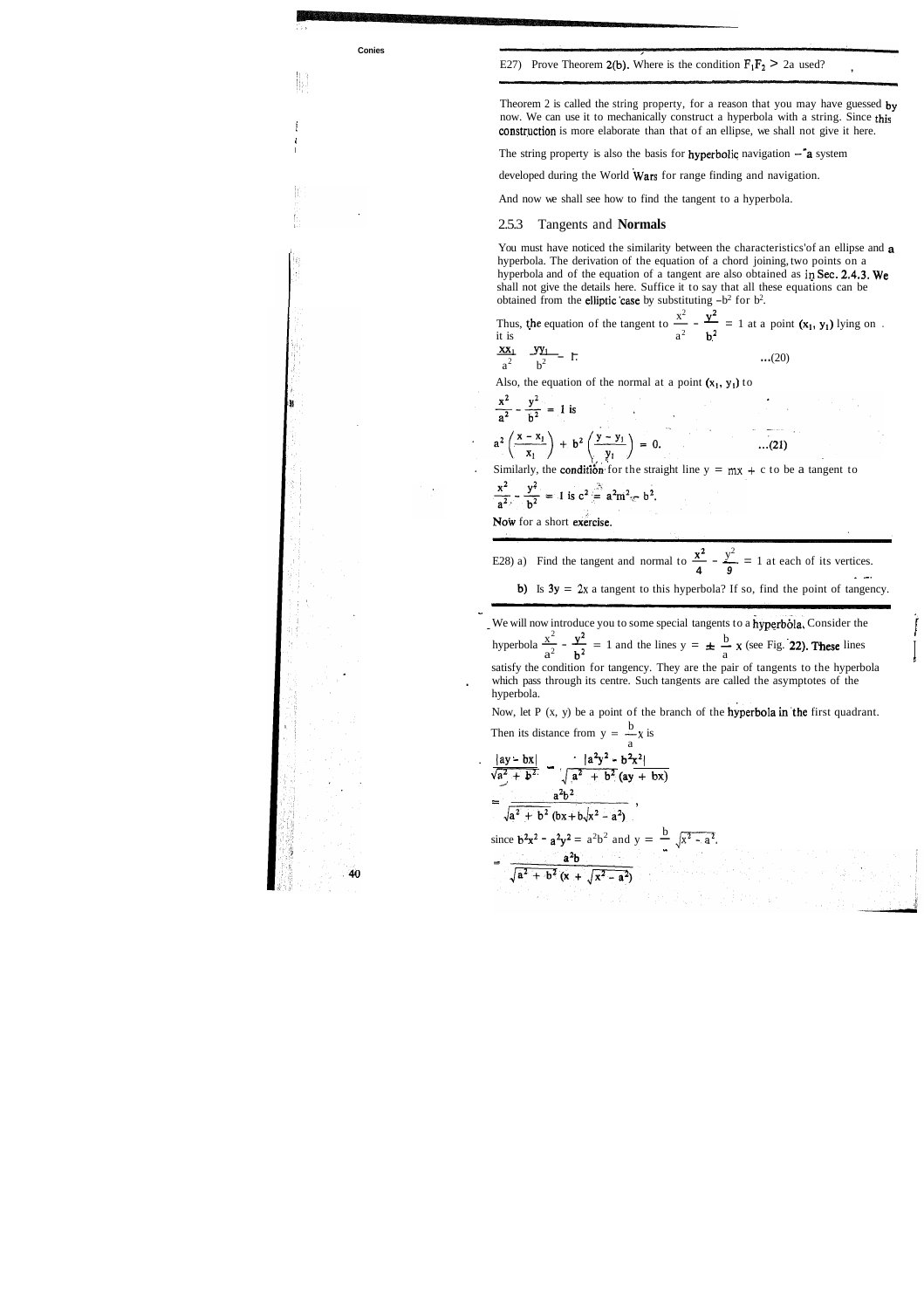

As x increases, this distance gets smaller and smaller. Thus, as P tends to infinity As x increases, this distance gets smaller and smaller. Thus, as P tends to infinity along the branch  $y = \frac{b}{a} \sqrt{x^2 - a^2}$  of the hyperbola, its distance from  $y = \frac{b}{a}x$ tends ,to zero. But the asymptote never actually intersects the curve. So we say that its point of contact is at an infinite distance.

its point of contact is at an infinite distance.<br>You can check that the same is **true** of  $y = -\frac{b}{a}x$ . In fact, tangents with their points of contact 'at infinity' are called asymptotes.

Try these exercises now. Asymptotes are discussed in

- E29) Find the asymptotes of the rectangular hyperbola  $x^2 y^2 = a^2$ . Are they the same for any value of a?
- E30) Under what conditions on a and b will 'the asymptotes of the hyperbola (19) be perpendicular to each other?

**Consider** a conic with eccentricity e. Take a focus  $F$  as the pole. We can always rotate the conic so that the corresponding directrix **L.** lies to the left of the pole, as in Fig. 23. Let the line FA, perpendicular to the directrix, be the polar axis and d the distance between F and L.

dia kaominina mpikambana amin'ny fivondronan-kaominin'i Eure<br>Jeografia

Let  $P(r, 8)$  be any point on the conic. Then, if D and E are the feet of the perpendiculars from P onto L and FA, we have  $PF = ePD$ 

 $\Rightarrow$  r. = e(d - EF) = e (d-r cos ( $\pi$ - $\theta$ ))<br>= e(d + r cos  $\theta$ ).

 $\label{eq:2} \mathcal{L}(\mathbf{V}) = \mathcal{L}(\mathbf{V}) = \mathcal{L}(\mathbf{V})$ 

 $=$  e(d – EF) = e (d–r cos  $(\pi$ -*b*))<br>  $=$  e(d + r cos *θ*).

 $\int\limits_{\mathcal{X}}\frac{d\mathcal{X}}{d\mathcal{X}}\,d\mathcal{X}=\int\limits_{\mathcal{X}}\frac{d\mathcal{X}}{d\mathcal{X}}$ 

**The Standard Conics** 

the **course** MTE-01 in detail.

So: far we have discussed the Cartesian and parametric equations of the conics. But, in some applications the polar equation (see Sec. 1.5) of a conic is more useful. So let us see what this equation is.

### **2.6 POLAR EQUATION OF. CONICS**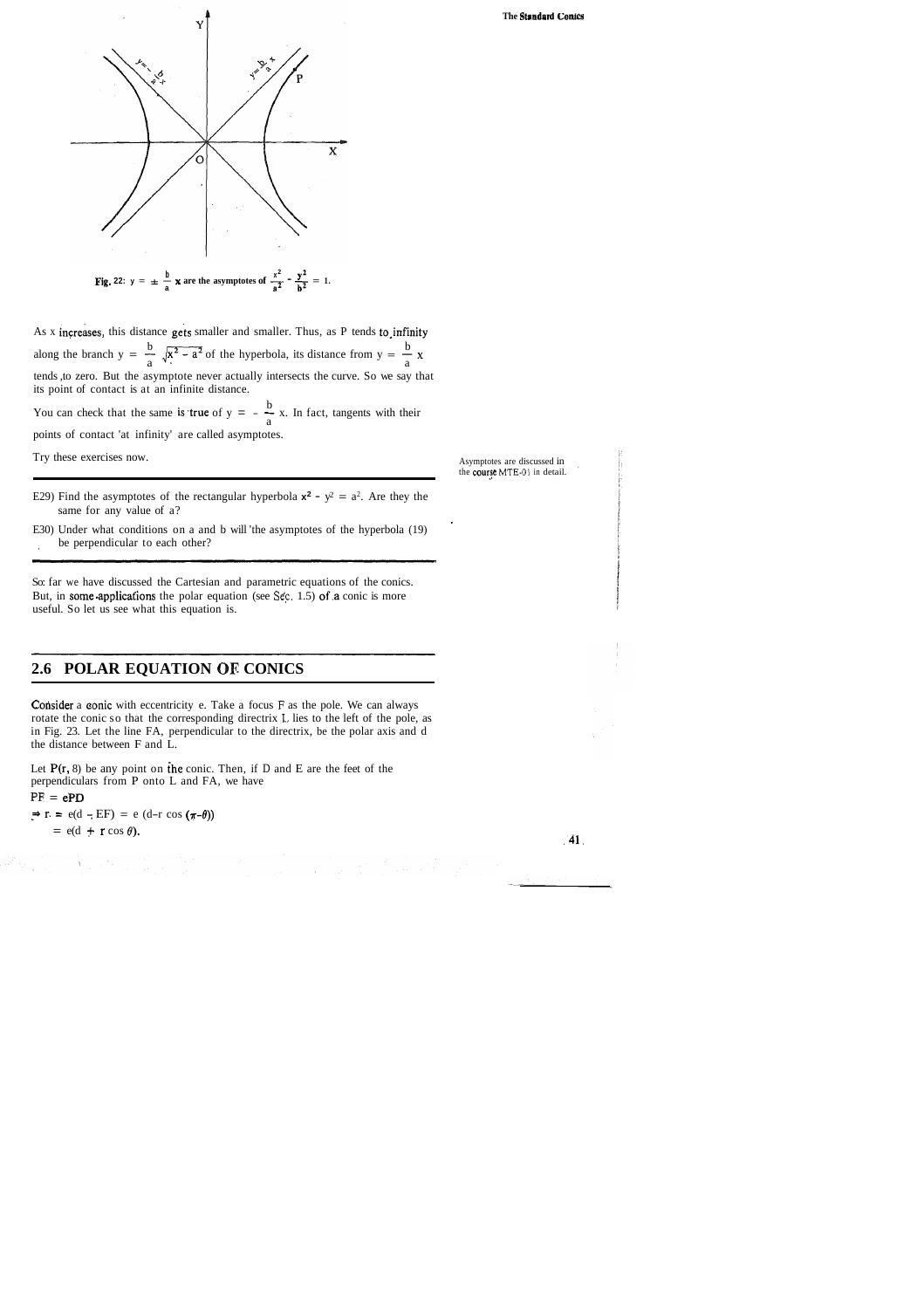



**big. 23: Obtaining the polar equation of s conic.** 

$$
\Rightarrow r = \frac{ed}{1 - e \cos \theta}, \qquad ...(22)
$$

which is the polar equation of a conic.

Can you find the polar equations of the standard conics from this?

For instance, the polar equation of the parabola (3) is  $\mathbf{r} = \frac{d}{d}$ For instance, the polar equation of the parabola (3) is  $\mathbf{r} = \frac{\mathbf{r} - \mathbf{r}}{1 - \cos \theta}$ ,<br>where  $\mathbf{d} = 2\mathbf{a}$ .

Now, suppose you try to derive the polar equation of a conic by taking the directrix L corresponding to a focus F, to the right of F. Will. you get (22)? You can check that the equation will now be

**Example** 4: In Fig. 24 we show the elliptical orbit of the earth around the sun, . which is at a focus F. The point A on the ellipse closest to the sun is , called the perihelion; and the point A' farthest from the sun is called the aphelion.



Fig. 24: Aphelion and perihelion on the orbit of the earth around the sun.

Show that the perihelion distance FA and the aphelion distance FA' are given by

$$
r = \frac{ed}{1 + e \cos \theta} \tag{23}
$$

Let us consider an application of the polar form.

You can do the following exercises to see if you have understood what we have done in this section.

 $42<sup>°</sup>$ 

Show that the perihelion distance FA and the aphelion distance FA'  
FA = 
$$
\frac{ed}{1+e}
$$
 and FA' =  $\frac{ed}{1-e}$ , where d is as given in (22) and (23).

Solution: The polar coordinates of A are  $(FA, 0)$  and of A' are  $(FA', \pi)$ . Thus, from (23) we find that Solution: The polar coordinate<br>from (23) we find that<br>FA =  $\frac{ed}{I+e}$  and FA' =  $\frac{ed}{I-1}$ 

$$
FA = \frac{ed}{I+e} \text{ and } FA' = \frac{ed}{1-e}.
$$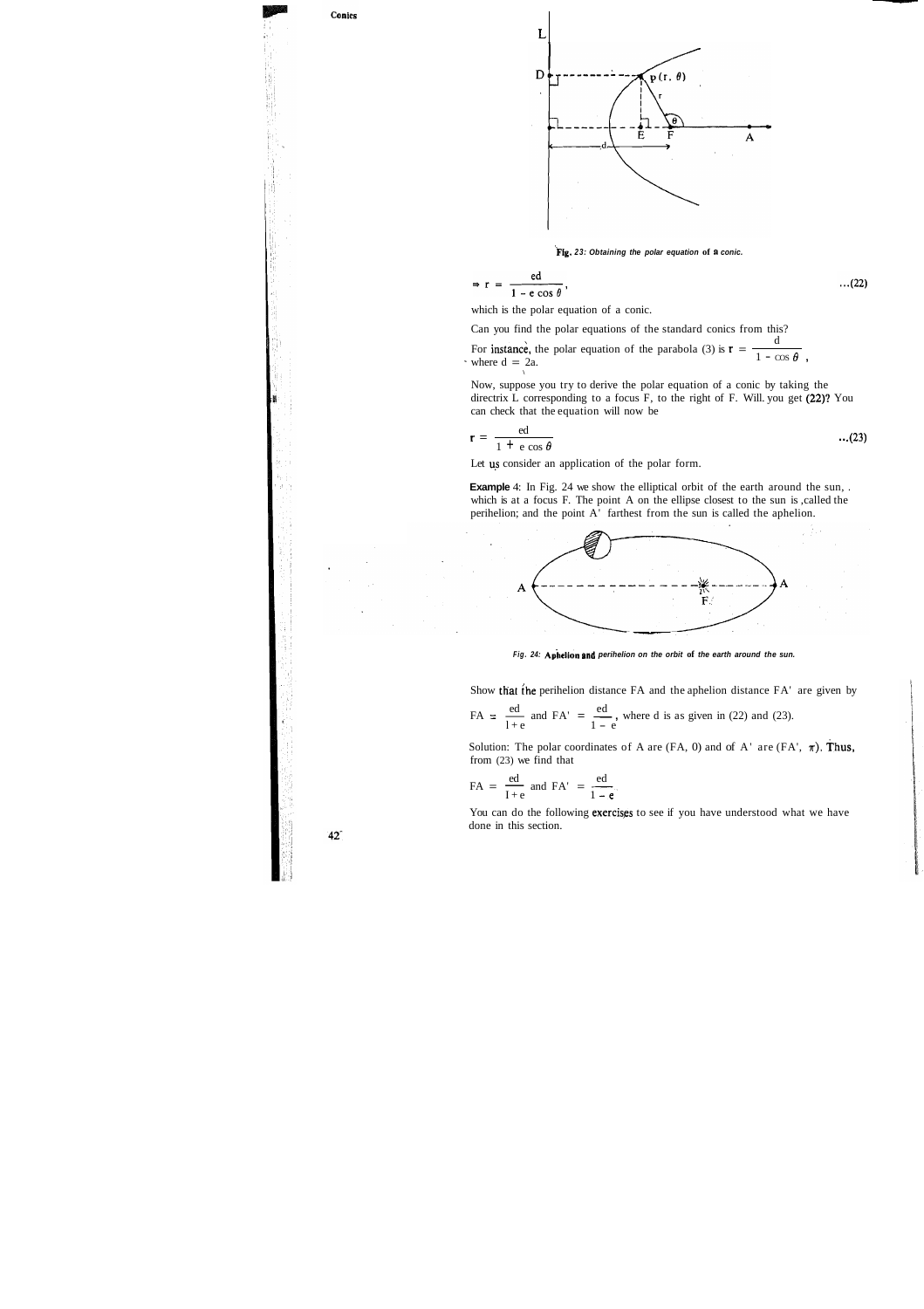- E32) **A** comet is travelling in a parabolic course. A polar coordinate system is introduced in the plane of the parabola so that the sun lies at the focus and the polar axis is along the axis of the parabola, drawn in the direction in which the curve opens. When the comet is 3.0  $\times$  10<sup>7</sup>km from the centre of the sun, a ray from the sun to the comet makes an angle of  $\pi/3$  with the polar axis. Find
	- a) an equation for this parabolic path,
	- b) the minimum distance of the comet from the sun,
	- c) the distance between the comet and the sun, when  $\theta = \frac{\pi}{2}$ .

$$
r = \frac{ed}{1 + e \cos \theta}
$$
. Show that  $a = \frac{ed}{1 - e^2}$ .

In case a focus of a conic lies on the directrix corresponding to it, the conic we get is called a **degenerate conic.** We will not go into details about them. But let us list the possible types that there are.

a point, a pair of intersecting lines, a pair of distinct 'parallel lines, a pair of coincident lines and the empty set.

- 1) The focus-dirkctrix defin'ing property of conics.
- 2) **A standard** form of a parabola is  $y^2 = 4ax$ . It's focus is at (a, 0), and directrix is  $x = -a$ . Its eccentricity is 1. The other standard forms are  $x^2 = 4ay$ ,  $x^2 = -4ay$  and  $y^2 = -4ax$ ,  $a > 0$ .
- 3) The tangent to  $y^2 = 4ax$  at a point  $(x_1, y_1)$  lying on it is  $yy_1 = 2a (x + x_1)$ .
- a 3) The tangent to  $y^2 = 4ax$  at a point  $(x_1, y_1)$  lying c<br>
4)  $y = mx + c$  is a tangent to  $y^2 = 4ax$  if  $c = \frac{a}{m}$ .
- 4)  $y = mx + c$  is a tangent to  $y^2 = 4ax$  if  $c = \frac{a}{m}$ .<br>5) The normal at  $(x_1, y_1)$  to  $y^2 = 4ax$  is  $y = -\frac{y_1}{2a}x + y_1 + \frac{y_1^3}{8a^2}$
- 6) The standard form of the equation of an ellipse with eccentricity  $e \, (<\, 1)$  is

So in this unit you have seen the Cartesian, parametric and polar representations of the various conics for which the foci do not lie on the corresponding directrices. Such conics are called **non-degenerate conics.** 

A degenerate conic can be of 5 types:

Now let us do a brief run-through of what we have covered in this unit.

### **2.7 SUMMARY**

In this unit we have discussed the following points:

a

The normal at (a<sub>1</sub>, y<sub>1</sub>), (b<sub>2</sub>) = 4a<sup>2</sup> b<sup>3</sup> = -2a<sup>3</sup> +  
\nThe standard form of the equation of an ellipse with  
\n
$$
\frac{x^2}{a^2} + \frac{y^2}{b^2} = 1
$$
\nwhere  $b^2 = a^2 (1 - e^2)$ .  
\nIts foci are ( $\pm ae$ , 0) and directrices are  $x = \pm \frac{a}{e}$ .

e

7) The sum of the focal distances of any point on an ellipse equals the length<br>the major axis of the ellipse.<br>8) The tangent to the ellipse  $\frac{x^2}{a^2} + \frac{y^2}{b^2} = 1$  at  $(x_1, y_1)$  is  $-\frac{x^2}{a^2} + \frac{yy_1}{b^2} = 1$ 8) The tangent to the ellipse  $\frac{x^2}{a^2} + \frac{y^2}{b^2} = 1$  at  $(x_1, y_1)$  is  $-\frac{xx_1}{a^2} + \frac{y_1}{b^2}$ <br>
9)  $y = mx + c$  is a tangent to  $\frac{x^2}{a^2} + \frac{y^2}{b^2} = 1$  if  $c^2 = a^2m^2 + b^2$ .

9) 
$$
y = mx + c
$$
 is a tangent to  $\frac{x^2}{a^2} + \frac{y^2}{b^2} = 1$  if  $c^2 = a^2m^2 + b^2$ .

**7)** The sum of the focal distances of any point on an ellipse equals the length of the major axis of the ellipse.

9) 
$$
y = mx + c
$$
 is a tangent to  $\frac{x^2}{a^2} + \frac{y^2}{b^2} = 1$  if  $c^2 = a^2m^2 + b^2$ .  
10) The normal to  $\frac{x^2}{a^2} + \frac{y^2}{b^2} = 1$  at  $(x_1, y_1)$  is  $\frac{b^2}{y_1}(y - y_1) = \frac{a^2}{x_1}(x - x_1)$ .

31) The standard form of the equation of a hyperbola with eccentricity  $e$  (>1) is

43

**The Standara conics** 

E31) Let 2a be the length of the major axis of the ellipse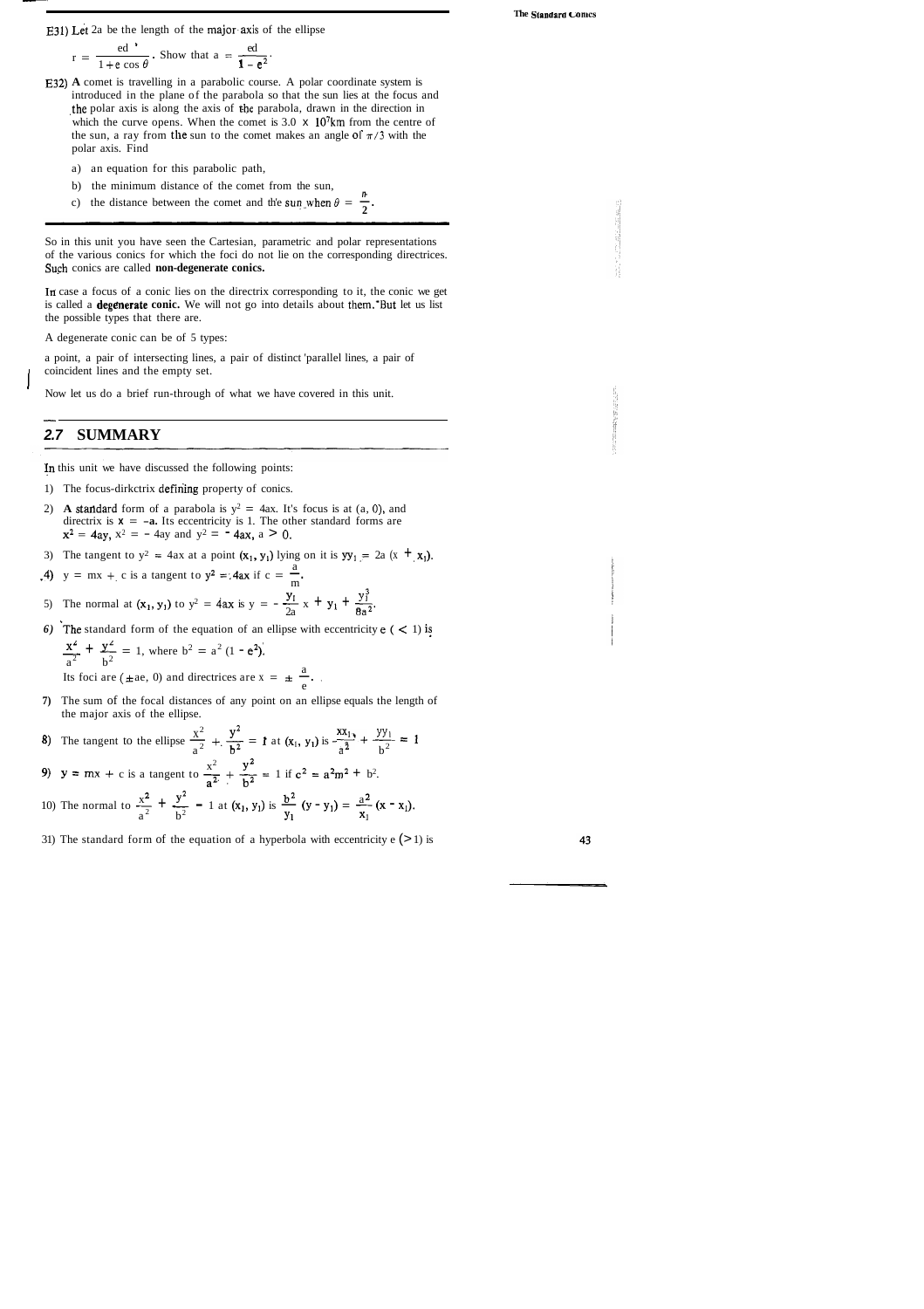**P Conics**  (  $\mathfrak{c}$ I ,  $\Box$ 

ii) The standard form of the equation of a hyperbola with eccentricity  $e(>1)$  is  $\frac{x^2}{a^2} - \frac{y^2}{b^2} = 1$ , where  $b^2 = a^2 (e^2 - 1)$ . Its foci are  $(\pm ae, 0)$  and directrices  $\frac{a^2}{a^2} - \frac{b^2}{b^2} = 1,$ <br>are  $x = \pm \frac{a}{e}$ .

\_\_\_LI

12) The difference of the focal distances of any point on a hyperbola equals the length of its transverse axis.

 $x^2$   $y^2$   $1$  of  $(x, y)$  is  $\frac{xx_1}{x_2}$   $yy_1$ 12) The difference of the focal distances of any point on a hyperbola equals the length of its transverse axis.<br>
13) The tangent to the hyperbola  $\frac{x^2}{a^2} - \frac{y^2}{b^2} = 1$  at  $(x_1, y_1)$  is  $\frac{xx_1}{a^2} - \frac{yy_1}{b^2} = 1$ . 13) The tangent to the hyperbola  $\frac{x^2}{a^2} - \frac{y^2}{b^2} = 1$  a<br>14) y = mx + c is a tangent to  $\frac{x^2}{a^2} - \frac{y^2}{b^2} = 1$  if  $\frac{x}{a^2} - \frac{y}{b^2} = 1$  if  $c^2 = a^2 m^2 - b^2$ .  $x^2$   $y^2$   $\frac{1}{2}$   $\frac{1}{2}$   $\frac{1}{2}$   $\frac{a^2}{2}$   $\frac{b^2}{2}$ 14)  $y = mx + c$  is a tangent to  $\frac{x^2}{a^2} - \frac{y^2}{b^2} = 1$  if  $c^2 = a^2m^2 - b^2$ .<br>
15) The normal to  $\frac{x^2}{a^2} - \frac{y^2}{b^2} = I$  at  $(x_1, y_1)$  is  $\frac{a^2}{x_1}(x - x_1) + \frac{b^2}{y_1}(y - y_1) = 0$ .  $x_1$  b<sup>2</sup>  $x_1$   $x_2$   $y_1$   $y_1$ <br>b 15) The normal to  $\frac{x^2}{a^2} - \frac{y^2}{b^2} = I$  at  $(x_1, y_1)$  is  $\frac{a^2}{x_1} (x - x_1) + \frac{b^2}{y_1}$ <br>16) The asymptotes of the hyperbola  $\frac{x^2}{a^2} - \frac{y^2}{b^2} = 1$  are  $y = \pm \frac{b}{a}$ 17) The parametric representation of any point on a) the parabola  $y^2 = 4ax$  is (at<sup>2</sup>, 2at), where  $t \in R$ ; **b)** the ellipse  $\frac{x^2}{a^2} + \frac{y^2}{b^2} = 1$  is (a cos 8, b sin  $\theta$ ), where  $0 \le 8 < 2\pi$ ;  $x^2$   $y^2$  1 is (2,222 b ton 0) where  $0 \neq 2$   $-1$ b) the ellipse  $\frac{x^2}{a^2} + \frac{y^2}{b^2} = 1$  is (a cos 8, b sin  $\theta$ ), where  $0 \le 8 < 2\pi$ ;<br>c) the hyperbola  $\frac{x^2}{a^2} - \frac{y^2}{b^2} = 1$  is (a sec 8, b tan  $\theta$ ), where  $0 \le 8 < 2\pi$ . . 18) The polar equation of a conic with eccentricity e'is  $r = \frac{ed}{1 - e \cos 8}$  or

 $r = \frac{ed}{1 + e \cos 8}$ , depending on whether the directrix being considered is to

**Table 1: Standard Forms of Conics.** 

the left or to the right of the corresponding focus.

l

Here, d is the distance of the focus from the directix.

19) The list of possible conics is

| Conic                       | <b>Standard Equation</b>                               | <b>Sketch</b> |  |
|-----------------------------|--------------------------------------------------------|---------------|--|
| $Ellipse$                   | $\frac{x^2}{a^2}$ $\frac{y^2}{b^2}$ 1, $\pi$ , $b > 0$ |               |  |
| Circle                      | $x^2 + y^2 = a^2$ , a $\neq 0$                         |               |  |
| Hyperbola                   | $\frac{x^2}{b^2} - \frac{y^2}{b^2} = 1$ , a, b > 0     |               |  |
| . Parabola<br>$\mathcal{E}$ | $y^2 = 4px, p > 0$                                     |               |  |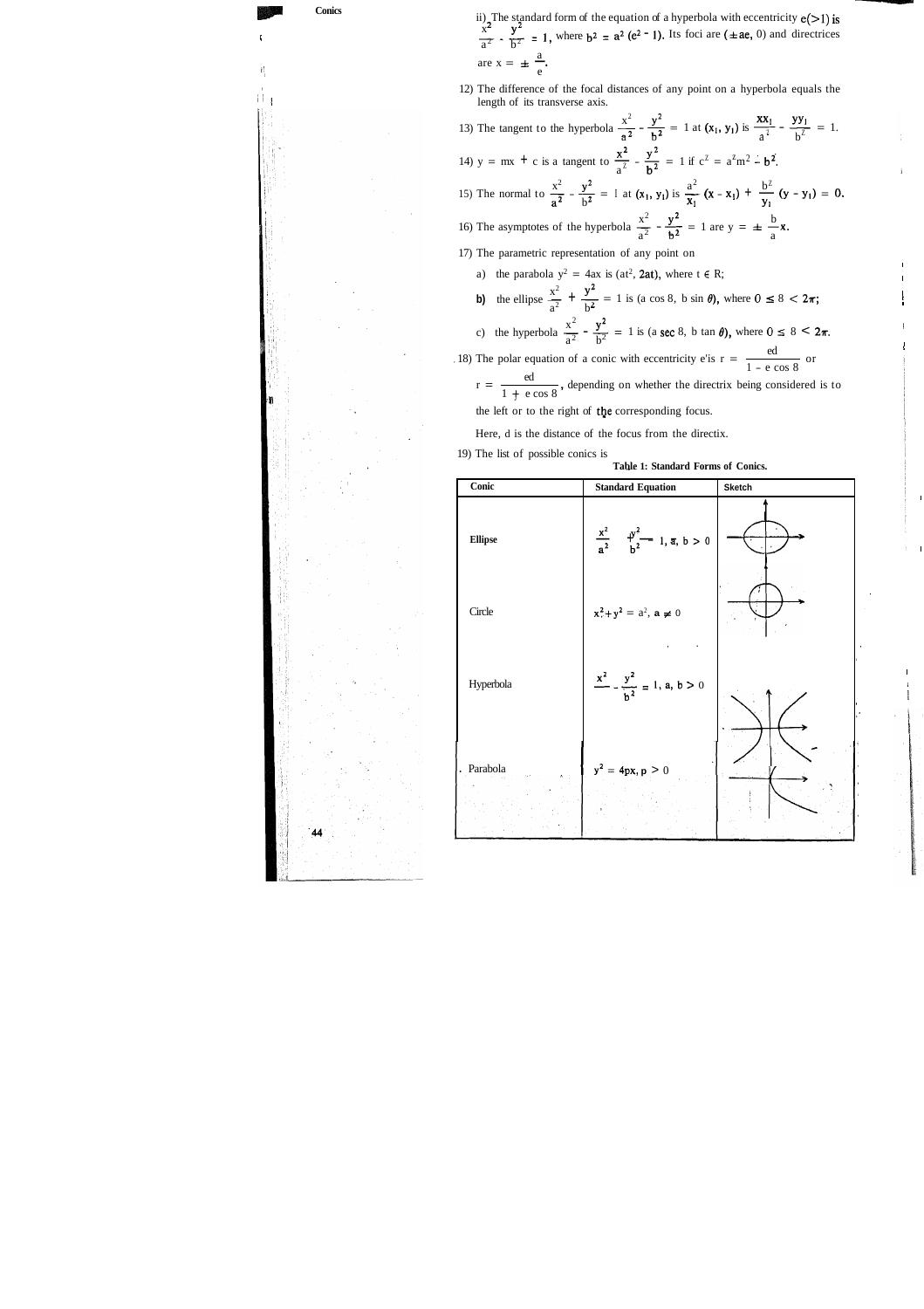











**Fig.** 26:  $x^2 = -4ay$ ,  $a > 0$ .

And now you may like to check whether you have achieved the objectives of this unit (see Sec. 2.1). If you'd like to see our solutions to the exercises in this unit, we have given them in the following section.

#### SOLUTIONS/ANSWERS 2.8

- **2**(x y)<sup>2</sup> **a**) The required equation is  $(x 2)^2 + y^2 = -1^2 \frac{(x y)^2}{2}$ 
	- ⇒  $x^2 + y^2 + 2xy 8x + 8 = 0.$ <br>
	b) The required equation is  $x^2 + (y 1)^2 = \frac{1}{4} \frac{(2x + y 1)^2}{5}$ 
		- a  $16x^2 4xy + 19y^2 + 4x 38y + 19 = 0$ .
- In Fig. 25 we have traced the parabola  $y^2 = -4ax$ ,  $a > 0$ . Its vertex is (0, 0)  $E2$ and focus is  $(-a, 0)$ . In Fig. 26 we have drawn  $x^2 = -4ay$ ,  $a > 0$ . Its vertex is  $(0, 0)$  and focus is  $(0, -a)$ .
- $E3)$ The parabola is similar to the one in Fig. 26.
- E4) The parabola is  $x^2 = -2y$ . Thus, its focus is  $(0, -1/2)$ , and its latus rectum is  $y = -\frac{1}{2}$
- E5) a) The equation is  $xx_1 + 2\left(\frac{y + y_1}{2}\right) = 0$ , where  $x_1 = y_1 = 0$ , that is,  $y = 0$ .
	- b) The ends of the latus rectum are  $(-1, 2)$  and  $(-1, -2)$ . The tangents at . these points are  $x + y - 1 = 0$  and  $x - y - 1 = 0$ .
- E6). The axis of the parabola intersects it at the vertex only, but it is not a tangent at the vertex.
- **E7)** The first point to note is that no tangent line can be parallel to the axis of the parabola. **For** any other m, the line will be a tangent at  $(x_1, y_1)$  if  $x_1^2 = 4ay_1$ ,  $y_1 = mx_1 + c$ , and  $x_1^2 = 4a$  (mx,  $+c$ ) has coincident roots. Thus,  $y = mx + c$  will be a tangent if  $m \neq tan \pi/2$  and  $c = - am^2$ .
- E8) We have to find the focus of the parabola. We know that (0.2, 0.5) lies on it. Therefore,  $0.25 = 4a(0.2) = 0.8a \Rightarrow a = 0.3125.$  45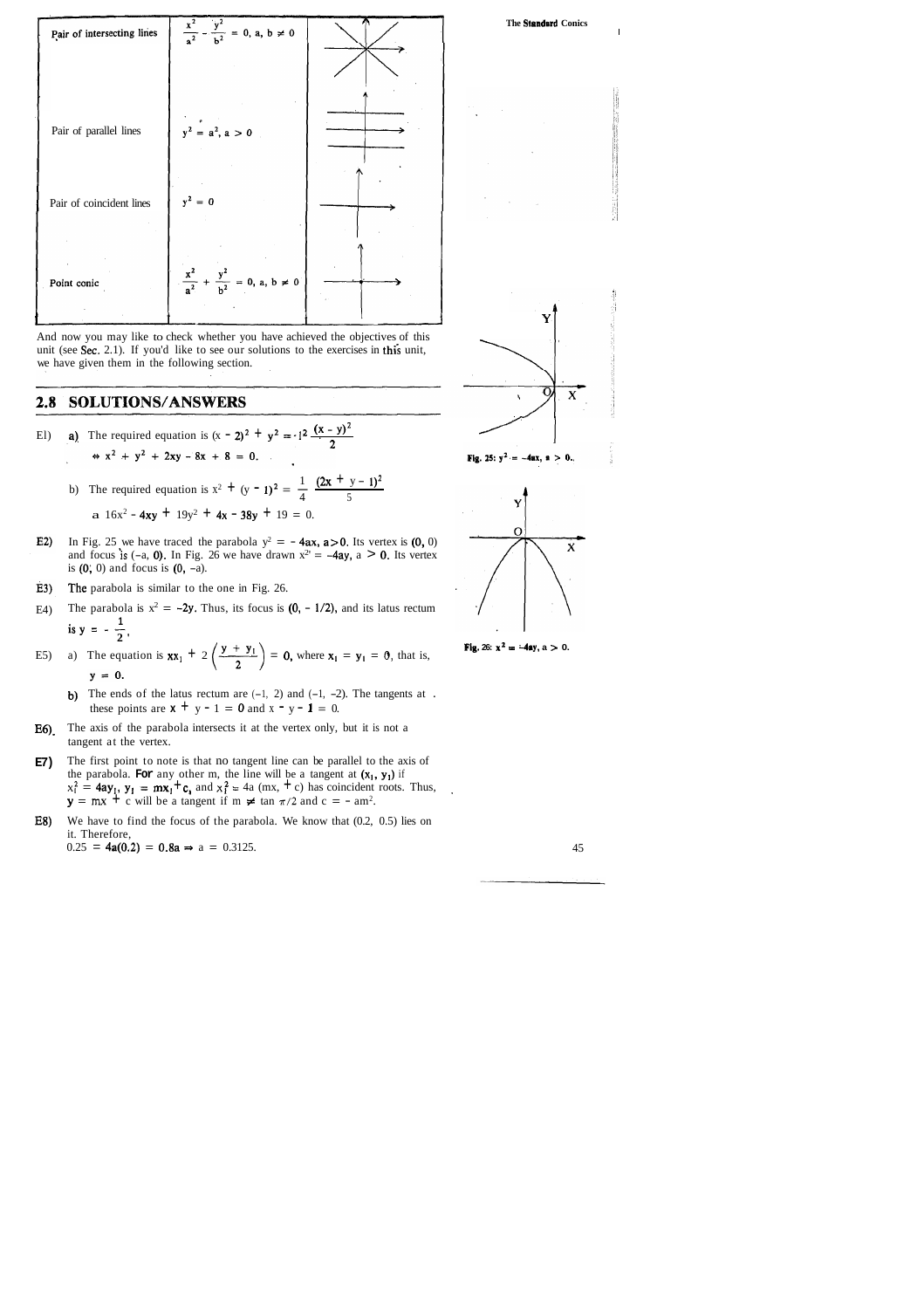E9) The tangent is  $x = 2(y + 1)$ . Its slope is  $\frac{1}{2}$ Thus, the normal is  $y-1 = -2(x-1)$ .

E10) The pdint of contact is  $\left(\frac{m}{m^2}, \frac{m}{m}\right)$ The slope of the normal is  $-\frac{1}{m}$ .

-- - **Conics** 

i<br>III

The major axis is of length 4 and lies along the x-axis. The minor axis is of length  $2\sqrt{3}$ .

 $\therefore$   $(\sqrt{3})^2 = 2^2$  (I-e<sup>2</sup>), where e is the eccentricity.

Thus, its eqbation is

$$
y - \frac{2a}{m} = -\frac{1}{m} \left( x - \frac{a}{m^2} \right)
$$
  

$$
\Rightarrow x + mx = a \left( 2 + \frac{1}{m^2} \right)
$$

$$
\Rightarrow x + my = a \left(2 + \frac{1}{m^2}\right)
$$
  
E11) The equation can be rewritten as  $\frac{x^2}{4} + \frac{y^2}{3} = 1$ .

The Vertices are  $(\pm 2, 0)$  and the foci are  $(\pm 1, 0)$ . We trace the curve in Fig. 27.

$$
\Rightarrow e = \frac{1}{2}
$$

**E14)** As e grows larger the minor axis becomes smaller, and the ellipse grows flatter. Thus, the eccentricity of an ellipse is a measure of its flatness.

Y น  $\overline{O}$  $\mathbf{x}$ 46





E13) The shortest and longest distances will be the distances of the vertices from the focus at which the sun lies.

Fig. 28: The circle  $x^2 + y^2 = x^2$ . So, suppose the orbit is  $\frac{x^2}{a^2} + \frac{y^2}{a^2(1 - e^2)} = 1$  and the sun is at (ae, 0). The vertices lie at  $(a, 0)$  and  $(-a, 0)$ . Then

$$
\frac{a - ae}{a + ae} = \frac{29}{30} \Rightarrow e = \frac{1}{59}
$$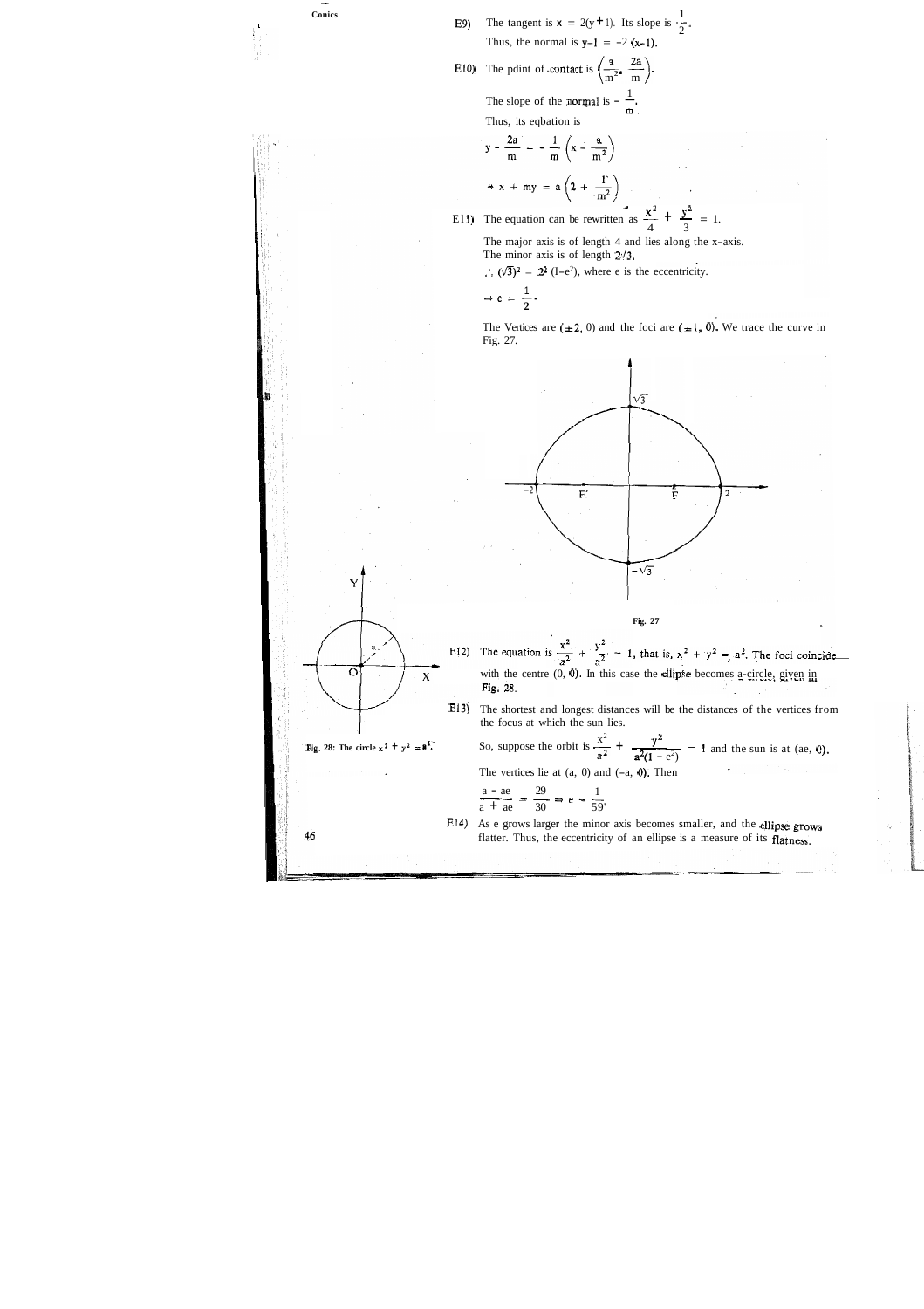- ~15) Your ellipse should be similar to the one in Fig. 27. Its vertices will be  $(\pm 2,0)$ . Its foci will be  $(\pm 1,0)$ .
- **E16)** The tangent at (a, 0) is  $\frac{xa}{a^2} + \frac{y \cdot 0}{b^2} = 1 \Rightarrow x = a$ . Similarly, the tangents

at  $(-a, 0)$ ,  $(0, b)$  and  $(0, -b)$  are  $x = -a$ ,  $y = b$  and  $y = -b$ , respectively.

- **E17)** The tangent is  $2x + 4y = 8$ , that is,  $x + 2y = 4$ . Therefore, the slope of the normal is 2. Thus, its equation is  $y - 1 = 2(x - 2) \Rightarrow y = 2x - 3$ .
- E17) The tangent is  $2x + 4y = 8$ , that is,  $x + 2y = 4$ . Therefore, the slope c<br>the **normal** is 2. Thus, its equation is  $y 1 = 2(x 2) \Rightarrow y = 2x 3$ .<br>E18) Let the ellipse be  $\frac{x^2}{a^2} + \frac{y^2}{b^2} = 1$ . The equation of any diam  $y = mx$ , for some m, since it passes through  $(0, 0)$ . Further, if one end of the diameter is  $(x_1, y_1)$ , then  $y_1 = mx_1$ . Thus,  $(-x_1, -y_1)$  also lies on the

ellipse and the line  $y = mx$ . Thus, it is the other end of the **diameter.**'So, we need to find the tangents at  $(\mathbf{x}_1, \mathbf{y}_1)$  ahd  $(-\mathbf{x}_1, -\mathbf{y}_1)$ . They are  $(\mathbf{x}_2, \mathbf{y}_1)$ .  $(\mathbf{x}_3, \mathbf{y}_2)$ 

$$
\frac{xx_1}{a^2} + \frac{yy_1}{b^2} = I \text{ and } -\left(\frac{xx_1}{a^2} + \frac{yy_1}{b^2}\right) = I, \text{ respectively. Since both their slopes are } -\frac{b^2x_1}{a^2y_1}, \text{ they are parallel.}
$$

E19) We have shown a cross-section of the reflector in Fig. 29. The major axis of this ellipse is 10 metres and its foci lie at  $(\pm 3, 0)$ . Thus, its eccentricity,  $e = \frac{3}{5}$ . **3** 

$$
e=\frac{3}{5}.
$$

**5**<br>So, if h is its height, then h =  $5\sqrt{1-e^2}$  = 4 metres.

E20) In this case 
$$
a^2 = \frac{1}{2}
$$
,  $b^2 = \frac{1}{3}$ ,  $c = 5$  and  $m = 1$ .

 $\therefore$   $c^2 \neq a^2$  m<sup>2</sup> + b<sup>2</sup>. So the line is not a tangent to the given ellipse.

E21) a) Using (I), we see that

$$
x^{2} + y^{2} = e^{2} (x + c)^{2}
$$
  
\n
$$
\Rightarrow (x + \frac{ce^{2}}{e^{2} - 1})^{2} - \frac{y^{2}}{e^{2} - 1} = \frac{e^{2}c^{2}}{(e^{2} - 1)^{2}}, \text{ as in Sec. 2.4.}
$$
  
\n(b) Shifting the origin to  $\left(-\frac{ce^{2}}{e^{2} - 1}, 0\right)$ , the equation in (a) becomes  
\n
$$
x'^{2} - \frac{y'^{2}}{e^{2} - 1} = \frac{e^{2}c^{2}}{(e^{2} - 1)^{2}}
$$

$$
\Rightarrow \frac{{x'}^2}{a^2} - \frac{y'}{b^2} = 1, \text{ where } a = \frac{ec}{e^2 - 1} \text{ and } b = a\sqrt{e^2 - 1}.
$$

- $\frac{a^2}{a^2} \frac{b^2}{b^2} = 1$ , where  $a = \frac{c^2 1}{e^2 1}$  and  $b = a\sqrt{e^2 1}$ .<br>
c) In the X'Y<sup>t</sup>-system the focus is (-ae, 0) and directrix is  $\dot{x} + \frac{a}{e} = 0$ .
- E22) The required equation is

$$
(x + ae)^2 + y^2 = e^2 \left(x + \frac{a}{e}\right)^2
$$
  

$$
\Rightarrow \frac{x^2}{a^2} - \frac{y^2}{a^2 (e^2 - 1)} = 1
$$

E23) The required equation is

$$
\frac{x^2}{a^2} - \frac{y^2}{a^2 (2-1)} = 1 \Leftrightarrow x^2 - y^2 = a^2.
$$

E24) a) The transverse axis lies. along the y-axis in this case. Thus, we interchange x and y in (19). Also, the length of the transverse axis is 6. So, the required equation is

$$
\frac{y^2}{9} - \frac{x^2}{\left(\frac{3}{2}\right)^2} = 1 \Leftrightarrow y^2 - 4x^2 = 9.
$$

**The Standard Conics** 





 $-47$ 

 $\Delta \sim 10^7$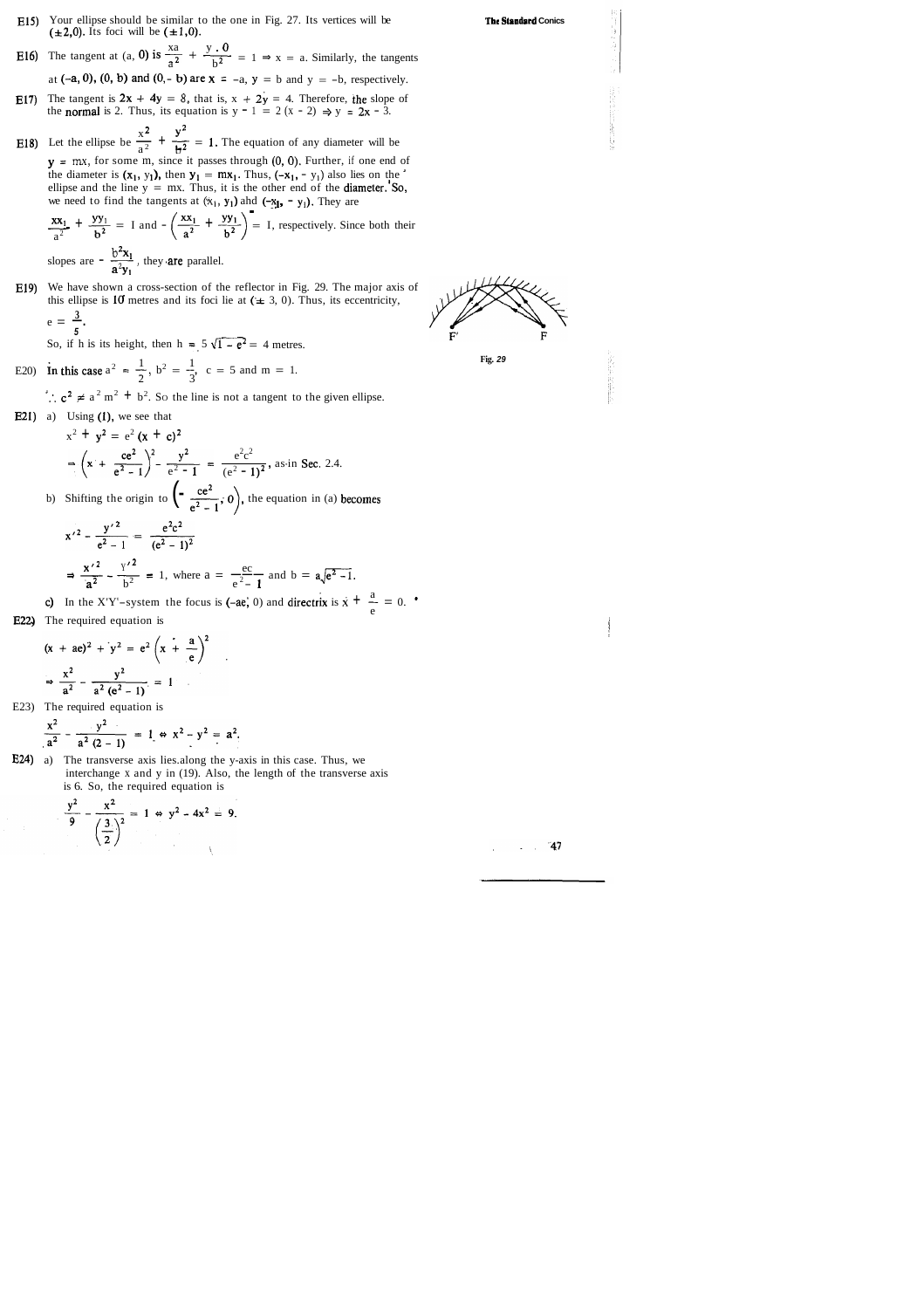Conics

\nb) Here, the transverse axis lies along the x-axis and a = 2 and ae = √13, ∴ c = 
$$
\frac{1}{2}\sqrt{13}
$$
. Thus, the required equation is

\n $\frac{x^2}{4} - \frac{y^2}{\sqrt{1^2 - 1}} = 1$ ,  $\frac{x^2}{4} - \frac{y^2}{9} = 1$ 

\nExample 22.2.3

\n10. The fact,  $\frac{1}{2}$  is a constant,  $\frac{1}{2}$ ,  $\frac{1}{2}$ ,  $\frac{1}{2}$ ,  $\frac{1}{2}$ ,  $\frac{1}{2}$ ,  $\frac{1}{2}$ ,  $\frac{1}{2}$ ,  $\frac{1}{2}$ ,  $\frac{1}{2}$ ,  $\frac{1}{2}$ ,  $\frac{1}{2}$ ,  $\frac{1}{2}$ ,  $\frac{1}{2}$ ,  $\frac{1}{2}$ ,  $\frac{1}{2}$ ,  $\frac{1}{2}$ ,  $\frac{1}{2}$ ,  $\frac{1}{2}$ ,  $\frac{1}{2}$ ,  $\frac{1}{2}$ ,  $\frac{1}{2}$ ,  $\frac{1}{2}$ ,  $\frac{1}{2}$ ,  $\frac{1}{2}$ ,  $\frac{1}{2}$ ,  $\frac{1}{2}$ ,  $\frac{1}{2}$ ,  $\frac{1}{2}$ ,  $\frac{1}{2}$ ,  $\frac{1}{2}$ ,  $\frac{1}{2}$ ,  $\frac{1}{2}$ ,  $\frac{1}{2}$ ,  $\frac{1}{2}$ ,  $\frac{1}{2}$ ,  $\frac{1}{2}$ ,  $\frac{1}{2}$ ,  $\frac{1}{2}$ ,  $\frac{1}{2}$ ,  $\frac{1}{2}$ ,  $\frac{1}{2}$ ,  $\frac{1}{2}$ ,  $\frac{1}{2}$ ,  $\frac{1}{2}$ ,  $\frac{1}{2}$ ,  $\frac{1}{2}$ ,  $\frac{1}{2}$ ,  $\frac{1}{2}$ ,  $\frac{1}{2}$ ,  $\frac{1}{2}$ ,  $\frac{1}{2}$ ,  $\frac{1}{2}$ ,  $\frac{1}{2}$ ,  $\frac{1}{2}$ ,  $\$ 

 $\mathcal{D}^{\text{c}}(\mathcal{F})$  $\lambda_1^2=\frac{1}{2}$ 

**大阪のある しょうかん あいままのある** 

 $\hat{\psi}$